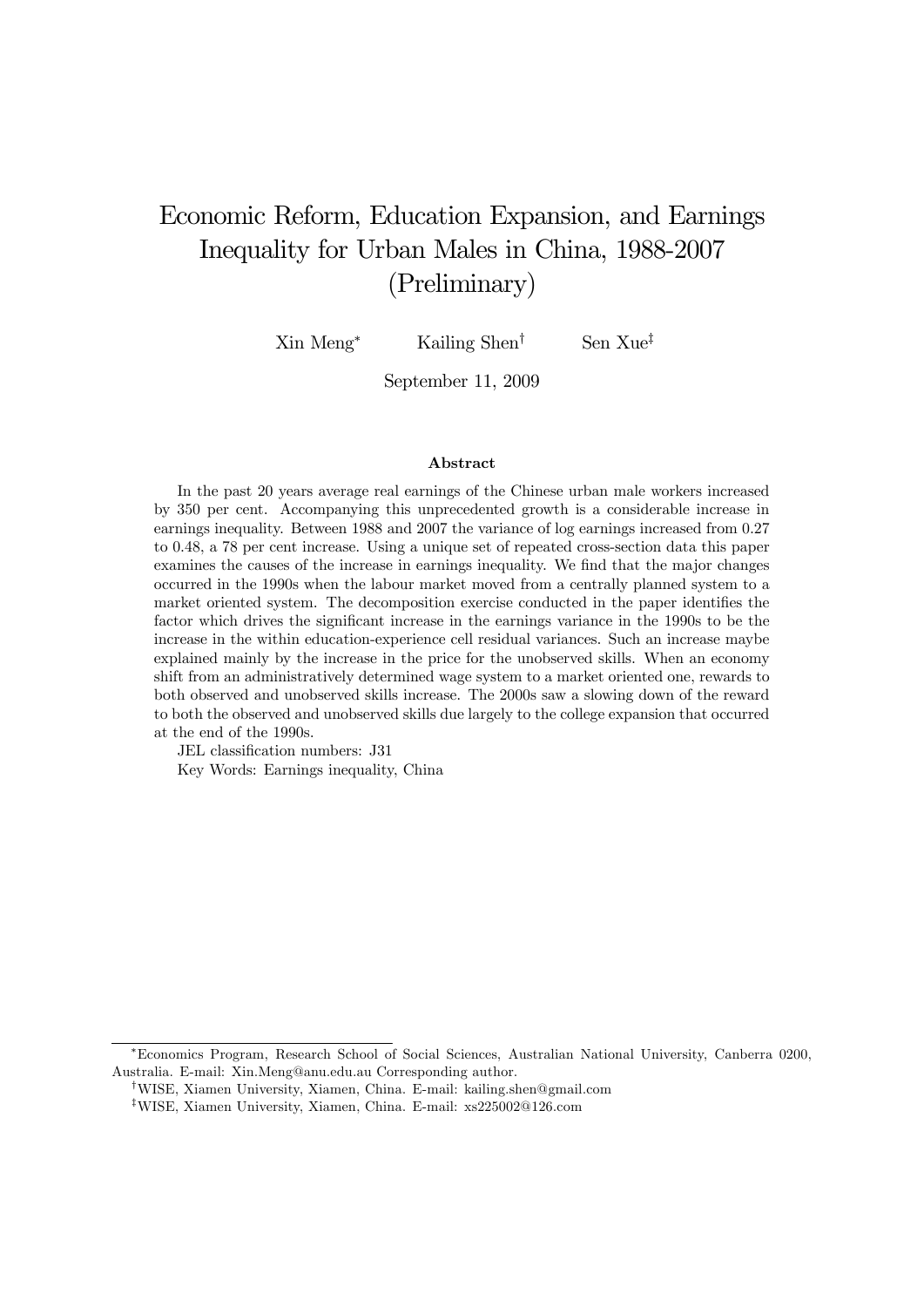# 1 Introduction

In the past 20 years China has had unprecedented economic growth. In 1988, China's per capita GDP averaged \$377 and by 2007 this value had increased to \$2604, almost 7 times of that 20 years ago (UNdata). The last 20 years has also seen considerable institutional changes of the economy which switched from a centrally planned to a market oriented system, a large scale rural to urban migration, and a huge educational expansion. In 1988 around 98 per cent of the urban labour force worked either in the state or the collective sectors, only 10 per cent of the urban labour force had a college or above degree, and rural to urban migration was almost non-existent. By 2007, employment in the state or collective sectors dropped by 36 percentage points to 63, college and above degree holders increased by 30 percentage points, while around 140 million rural labour force accounting for one third of the urban labour force moved to cities to work. All these institutional and structural changes should also have significant impact on the distribution of the earnings of urban local workers.

This paper sets to document and investigate the impact of these changes on urban male workers' earnings<sup>1</sup> and their earnings dispersion. Using a unique set of repeated cross-sectional data we show that the last 20 years has seen a quadrupling of the average male annual earnings and a almost doubling of the variance of the log male annual earnings in urban China. We find that there are hardly any changes in earnings inequality in the late 1980s to early 1990s, but then the earnings variance increased from 0.23 in 1992 to 0.47 in 2001. Afterwards, the increase in earnings inequality has been gradual up until 2007.

Part of the significant increase in earnings inequality can be explained by the switching of the urban labour force from the state/collective to the private sectors and part of it is due to the increase in the return to education and the reduction of the return to experience. But the most part of the changes is related to the significant increase in within group residual variances, which has always been referred to as the price for unobserved skills in the literature (see, for

<sup>&</sup>lt;sup>1</sup> "Urban" in China has a special meaning. Since the early 1950s, China implemented a household registration system, whereby individuals born in a city are given an "urban" household registration, otherwise a "rural" household registration. Such a system has not changed for the past 60 years in that individuals who were born to parents with "rural" household registration are still given a "rural" household registration even though he/she might work in cities. In this paper we use the term "urban workers" to refer to workers who have "urban" household registration.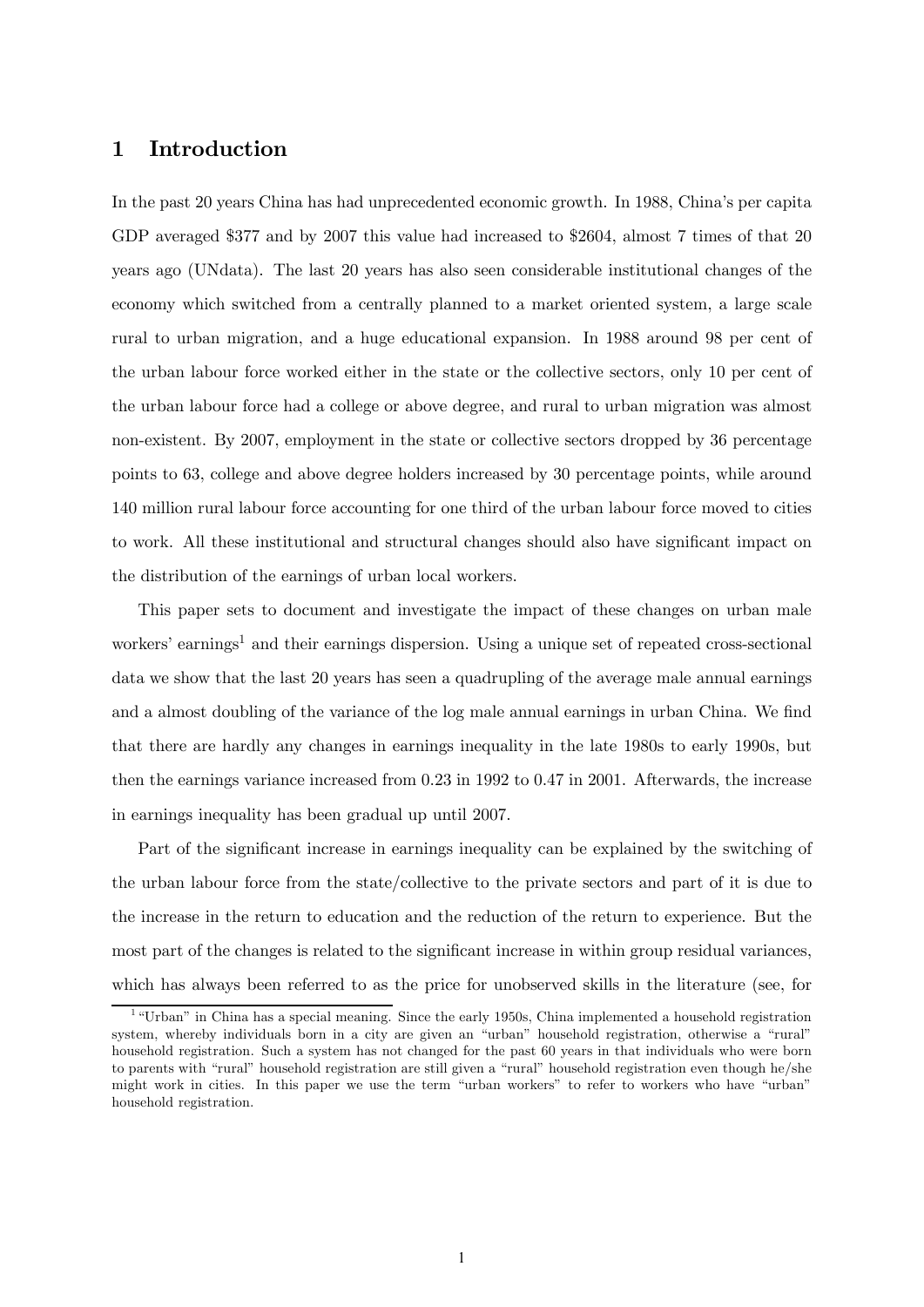example, Juhn, Murphy, and Pierce, 1993 and Lemieux, 2006).

We explore the detailed changes in institutional settings and supply of skilled and unskilled workers during different period and conclude that in the 1990s the changes in the within group residual variances are probably closely related to the increase in the price for the unobserved skills. The changing trend in the 2000s, however, is mainly driven by the significant increase in the supply of educated workers. The increase in the supply not only suppressed the price for the observed and unobserved skills but also changed the distribution of the the within group unobserved skills. The combination of these two effects may be used to explain the slowing down in the growth of the within group residual variance.

The paper is structure as follows. The next section presents background information, which may affect earnings inequality, such as changes in labour market institutions and supply of and demand for skilled and unskilled labour during this period. Section 3 introduces the data used and describes changes in earnings inequality during the period. Section 4 discusses the methodology. Section 5 investigates the changing pattern of earnings inequality and examines the determinants of these changes. Conclusions are given in Section 6.

### 2 Background

Under the planned economic regime, urban workers had lifetime employment, whereby their jobs were assigned by the state, firms were not allowed to fire workers, and wage levels were centrally determined. The market oriented economic reform which began in the agriculture sector at the end of 1970s took a long time to spread to the urban sector. By the end of 1980s, although some progress of marketization was made in the goods market, urban labour market reform lagged behind. Neither job mobility nor wage determination had changed much from the planned economic regime except that enterprises had the right to retain a proportion of their profits which were often used to pay bonuses to workers (Korzec, 1992; White, 1988; Takahara, 1992 and Meng, 2000).

The early 1990s saw the speed-up of marketization in the goods market and an increase in dispersion of profitability within the state sector. Studies find that in the early 1990s wage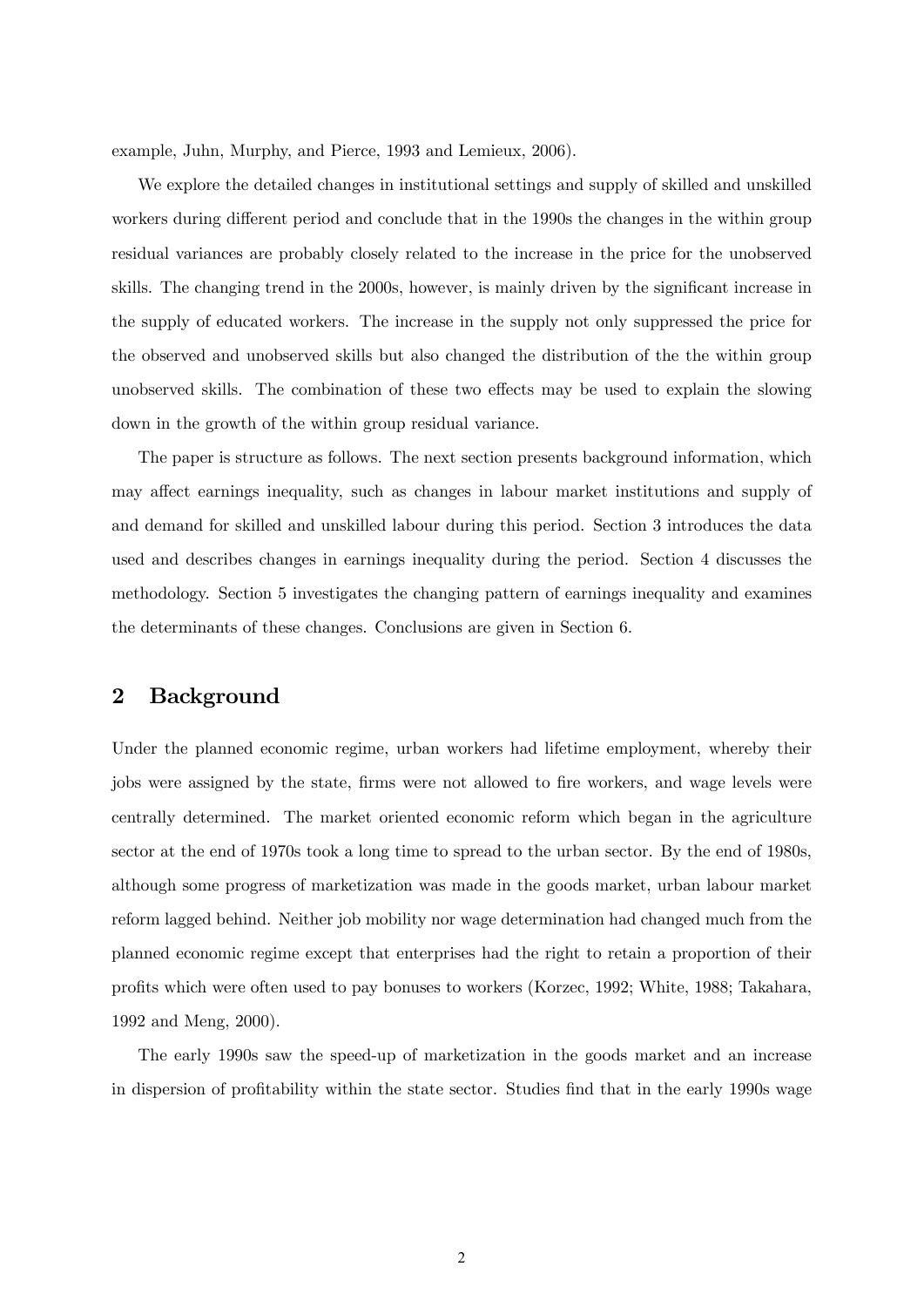variations depended heavily on firms' profitability in the state sector (Meng, 2000).

It took the financial collapse of many state owned enterprises to initiate the real changes in the urban labour market. In the mid 1990s, more than 40 percent of the state owned enterprises were making losses. To vitalize the economy, the government finally made it legal for the state enterprises to become bankrupt and to fire unwanted workers. It was not until 1997 that a policy of "keep the 1000 large scale state owned enterprises and let go the small and medium loss making firms" was implemented and in response there was a significant shift of labour force from the state to the non-state sector. In 1997 around 12 million urban state sector workers were laid off (Meng, 1998).

It was against this background that more and more workers shifted to private sector employment. Panel A of Figure 1 presents the share of the state sector employment for the total urban workers and for those who had 5 or less years of work experience. It shows that since 1997-98, the proportion of workers employed in the state sector has been reducing fast, especially for new entrants to the labour market. In 1997 around 75 per cent of the new entrants were employed in the state sector and by 2007 this figure had reduced to 40 per cent.

While most urban people were still working in the state/collective sectors, the private sector employment grew quickly. Since the early 1990s, China has embarked on an export-oriented economic growth strategy. The growth of the FDI and joint venture firms increased demand for unskilled workers in cities. This increase was met by the large scale inflow of rural to urban migrants. According to the data available to us, in 1994 there were around 37 million rural migrant workers in cities, by 2007 this had increased to 135 million (See Panel C of Figure 1). The most significant inflow occurred at around the end of 1990s. The increase in migrant labour supply was accompanied by a high proportion of the urban labour force exiting from the labour market and a shift of urban workers from unskilled production to service and clerk occupation (panel B of Figure 1). Panel C of Figure 1 shows the increase in working aged (16-60) urban non-student population who were not in the labour market, together with the number of rural migrants working in cities for the period 1988 to 2007. The two trends go up almost hand-in-hand.

Another important change in China, which might have a significant impact on urban wage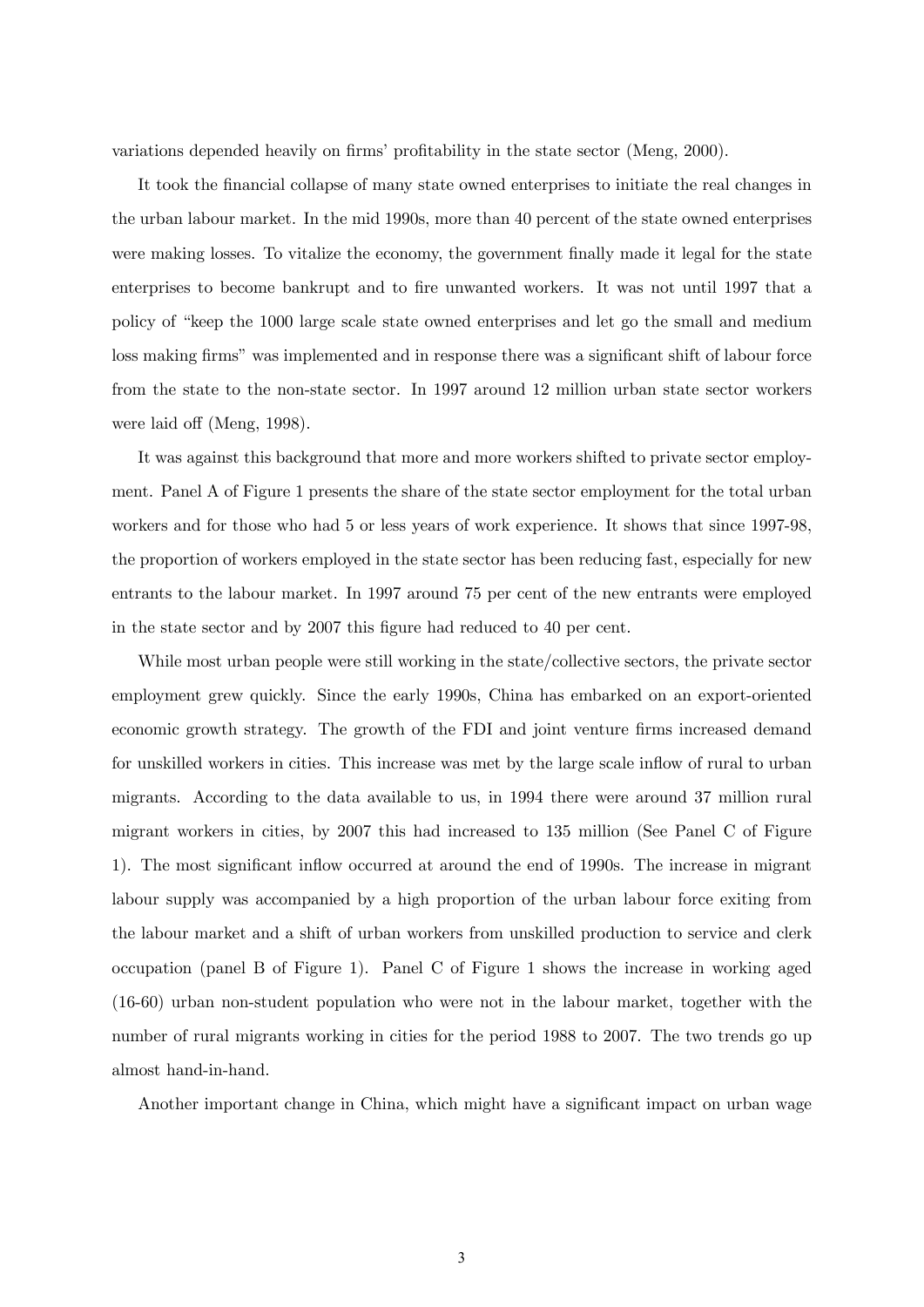inequality, is the expansion of higher education. Education levels of urban Chinese have been affected by significant political changes. During the 10 year Cultural Revolution (1966-1976), schools were closed for many years. Universities did not begin normal student recruitment until 1977. As a result, a entire cohort of youth missed schooling for various number of years (Meng and Gregory, 2002 and 2005a). Since then the government has gradually put more emphasis on education. 3 year college and 4 year university admissions increased gradually in the 1990s and in 1998-99 the it was decided to increase 3 year college and 4 year university enrollments by as much as 40 per cent (panel D of Figure 1). The university expansion significantly increased the supply of the skilled workers from the early 2000. Panel E of Figure 1 depicts the change in the share of employed males with different level of education. At the beginning of the period, there was more than 50 per cent of the male workers with junior high school or below education and by the end of the period this ratio had dropped to around 20 per cent. A reversed trend is found for the college or university degree holders. In 1988 a little above 10 per cent of male workers had a college or university degree and by the end of the period the ratio increased to 40 per cent.

Finally, because of the introduction of the One-Child policy at the end of the 1970s, the urban population has aged significantly (panel F of Figure 1). The proportion of young workers (with 1 to 10 years of experience dropped from around 30 per cent of the total workforce at the beginning of the period to just below 20 per cent at the end of the period. The proportion of those with 21 to 30 years of experience increased from 23 per cent to 34 per cent.

We now turn to analyse how these changes affected the earnings distribution in the past 20 years.

# 3 Data and the general picture of earnings inequality

#### 3.1 Data

The data used in this study come from the Urban Household Income and Expenditure Survey (UHIES) 1988-2007. The survey was conducted by the National Bureau of Statistics annually since 1956 and was resumed in 1980 after its suspension during the Cultural Revolution–1966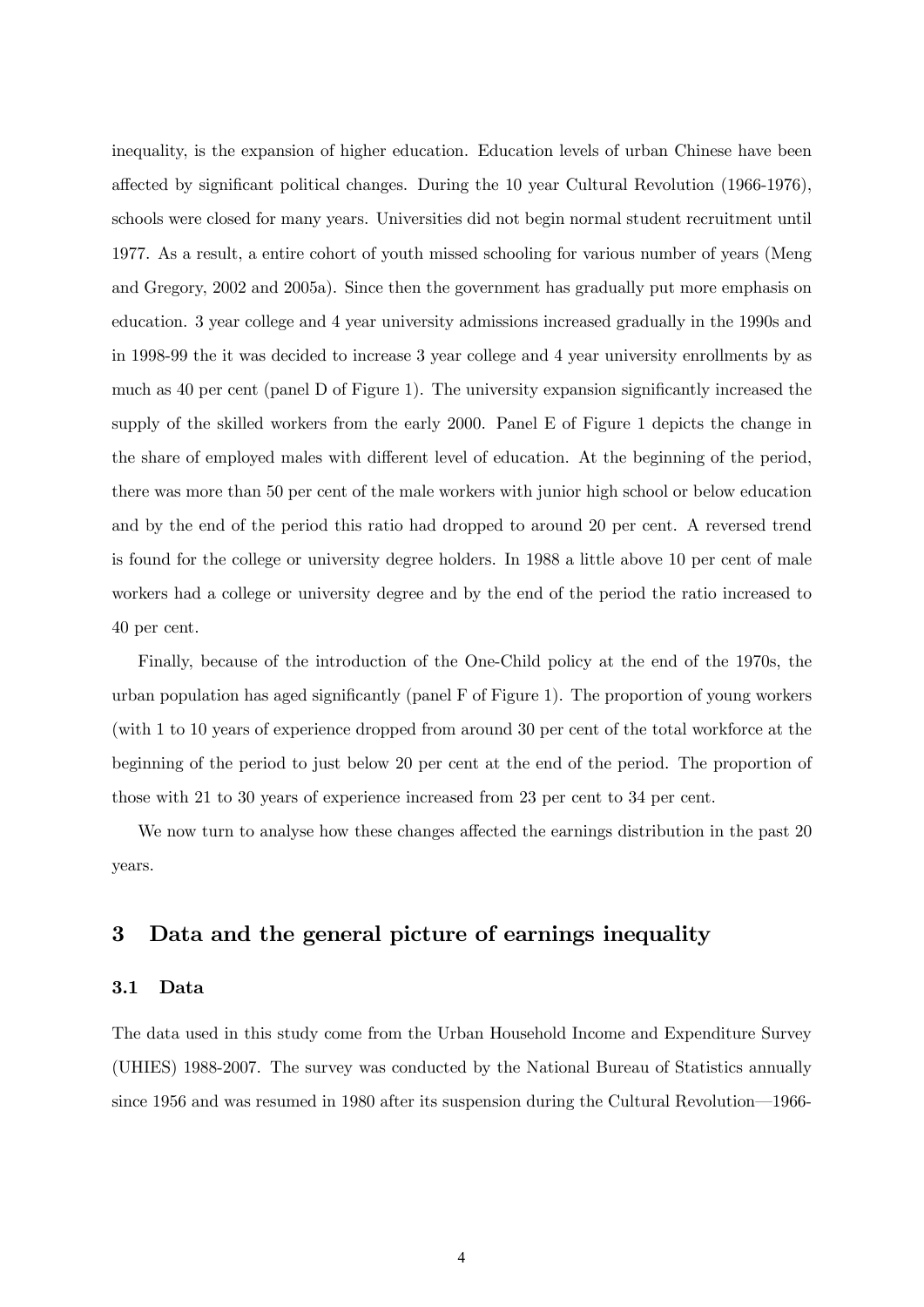1976 (Fang et al. 2002). The electronic data are available from 1986. The survey samples households with Urban Household Registration for every province in the nation. We use the data from 16 of the 31 provinces including Beijing, Shanxi, Liaoning, Heilongjiang, Shanghai, Jiangsu, Anhui, Jiangxi, Shandong, Henan, Hubei, Guangdong, Sichuan, Chongqing, Yunan, and Gansu.

This is the only data set in China which goes back 20 years to record annually the earnings changes in the extraordinary growth period. The survey was conducted for the purpose of monitoring income and expenditure changes for households whose household registrations (Hukou) are located in urban areas. It uses a diary record to collect individual earnings, other forms of income, household income and expenditure related data. Basic individual demographic and human capital variables are also available. The data have been widely used to analyse income inequality, poverty, rates of return to education, and household savings in China (see, for example, Han, Wailes, and Cramer, 1995; Fang et al., 2002; Gibson, Huang, and Rozelle, 2003; Meng, Gregory, and Wang, 2005b; Zhang, Zhao, Park, and Song, 2005; Meng, Gregory and Wan, 2007; and Chamon and Prasad, 2008).<sup>2</sup>

The UHIES questionnaire changed four times in 1988, 1992, 1996, and 2002. The important change for this paper occurred in 1988. In 1986 to 1987, the only income information collected at the individual level is the monthly standard wage. From 1988 onwards, the survey collect individual work related earnings including standard wages, floating wages, bonuses, subsidies, and other work related wages. Because the earnings measured in 1986 and 1987 survey are only subset of the earnings, these years are excluded from the analysis.

Another data related issue worthwhile mentioning is the change in sampling procedure since 2002. Before 2002 the survey only sampled households with urban household registration. Since 2002 the sampling covers all households with a residential address in urban cities where the survey is conducted. However, majority of rural-urban migrants either live in the periphery of cities where rents are cheaper or in dormitories or workplaces such as construction sites. Only a very limited number of households with rural household registration are included in the survey. For example, in 2003 there are around 2 per cent individuals with rural household

<sup>&</sup>lt;sup>2</sup>The survey design and sampling proceduel have been discussed in great details in the above mentioned papers.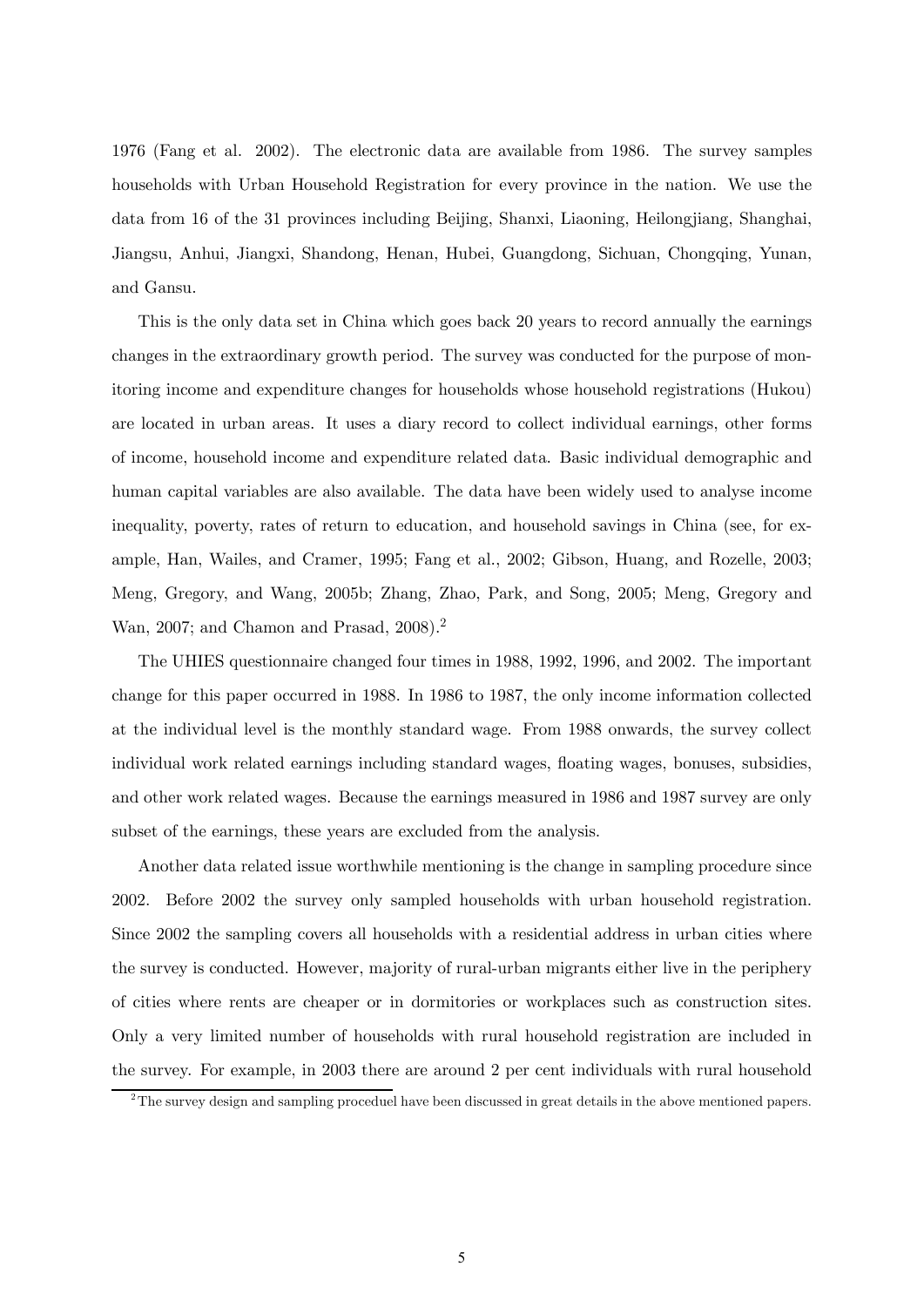registration in the sample. To keep the consistency in sampling population, individuals with rural household registration in the 2002-2007 surveys are excluded. In addition to the change in sampling coverage, sample size also more than doubled since 2002.

As the study is on male earnings inequality, the sample includes male individuals aged 20 to 60 who are working and have a positive wage at the survey year.<sup>3</sup> Excluding missing values, the final sample size ranges from 7400 to 26,900. Table 1 presents the summary statistics for the data. It shows that over the 20 years, the mean age of the male workers increased slightly from 39 to 42. Similarly, actual and potential work experience<sup>4</sup> all increased slightly. Further, the average years of schooling increased from 11 years to almost 13 years, while the proportion of workers with 3 year collage and above degree increased from 16 per cent at the beginning of the period to 41 per cent at the end of the period. The most significant changes is the increase in male annual real earnings<sup>5</sup>, which increased from  $4.379$  yuan in 1988 to 19,520 yuan in 2007, an increase of 346%.

#### 3.2 General picture of earnings inequality

The above discussion focuses mainly on the mean values. As discussed in Section 2, the significant increase in mean earnings over the last 20 years was accompanied by the changes in labour market institutions and the structural change in labour demand and supply. These latter changes brought about the changes in the distribution of the earnings.

Table 2 presents summary measures of earnings inequality for the 20 years, including Gini coefficient, the ratio of the 90th to the 10th percentiles of real annual earnings, and the variance of the log(real annual earnings). The table shows that overall earnings inequality increased significantly by any measure. The Gini coefficient increased from 0.23 to 0.37, an increase of 58 per cent. The ratio of the 90th to the 10th percentiles was 2.9 times in 1988 and increased to 5.4

<sup>&</sup>lt;sup>3</sup>In urban China majority of labour force who work works full time. For example, using CHIPS 1995 and 2002 data where days and hours worked variables are available, we found that in 1995 86% of working population in urban China worked 7 to 8 hours and 97% worked 7 or more hours a day. 93% worked 5 to 6 days and 99 per cent worked 5 or more days a week. In 2002 the proportion worked 7 or 8 hours a day is 80%, 7 or more hours a day is 95%, whereas the proportion worked 5 to 6 days is 87% and 5 or more days is 97%.

<sup>4</sup>Potential work experience is calculated as: Age-Years of schooling-7.

<sup>&</sup>lt;sup>5</sup>Real earnings are calculated using nominal earnings deflated by provincial level CPI which set the 1995 as 100.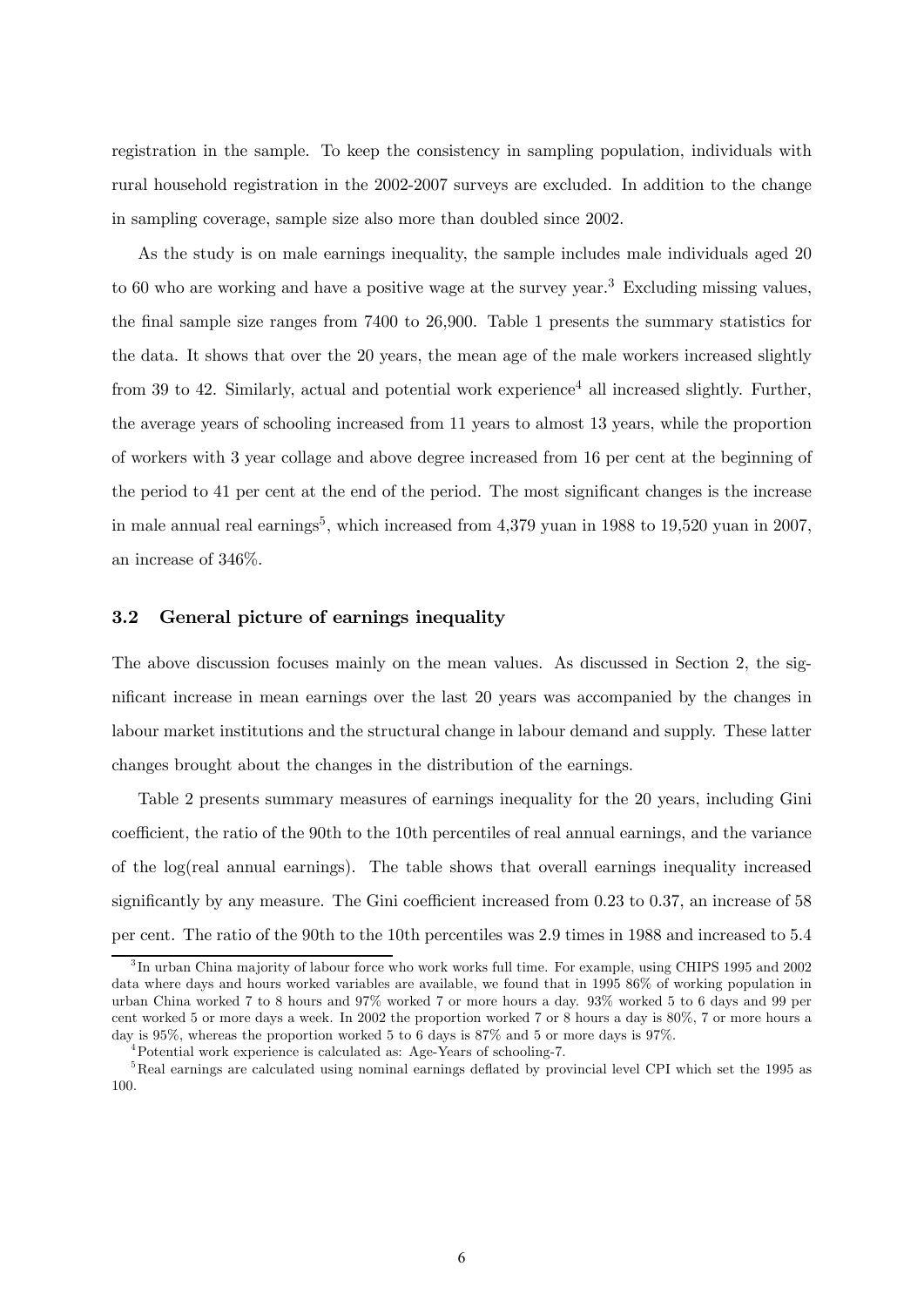times in 2007, an increase of 87 per cent. Similarly, the variance of the log real annual earnings increased by 76 per cent over 20 years. Such an increase is much higher than that found for the US. Over the period of 26 years between 1963 to 1989, there is a 72 per cent increase in variance of log weekly earnings (Juhn, Murphy, and Pierce, 1993).

Figure 2 shows the earnings inequality from different aspects. All of them convey a same story of a fast increasing in earnings inequality. Below we pay particular attention to panels C, D and E.

Panel C presents the change in real earnings for the 10th, 50th, and the 90th percentiles. We observe that in the first few years the earnings of the three groups went up almost equally. Between the early to the end of 1990s the 90th percentile went up much more than the 50th and the 10th percentile groups. Over this period, the bottom income group (the 10th percentile) hardly changed from its early 1990s level. This pattern coincide well with the fact that during this period the drastic state enterprise reform led to a significant drop in earnings for the loss making firms (references). After year 2000, the earnings of the unskilled workers started to grow again, but the rate of change was slower than that for the 90th percentile.

Panel D of Figure 2 shows the ratio of the final years and the base years earnings for each percentile to indicate the 20 years percentage changes for the entire distribution. To reduce measurement error problem, we take the ratio of the average of the last three years (2005-2007) and that of the first three years (1988 to 1990). The scatter plot is the actual changes while the solid line shows the linear prediction. The graph indicates that over the 20 years period the real earnings at the bottom more than doubled, while at the top it increased by almost 4 to 5 times.

The final panel (Panel E of Figure 2) illustrates the same ratios for different periods. We see different patterns over time. The late 1980 to early 1990 period had very small changes in earnings inequality. The 1990 decade hasthe largest increase in inequality. In this period there is a real earnings drop for the very low earnings group but more than 60 per cent increase for the very high earnings group. The late 1990 to the early 2000 also witnessed large increases in inequality but that was mainly driven by the larger increase in earningsat the top of the distribution. During the early to the mid 2000, earnings increased most dramatically relative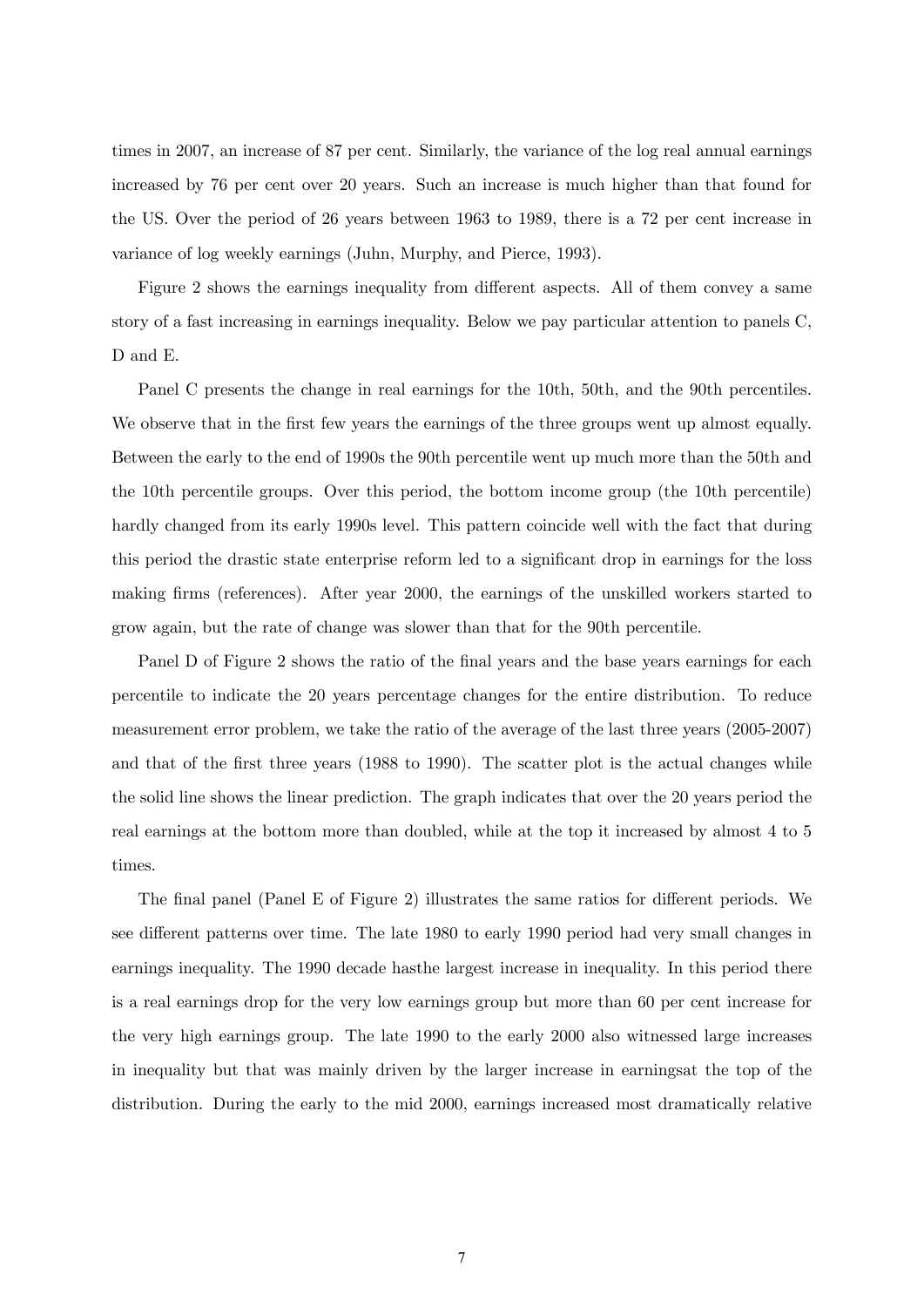to other periods, but the increase is almost equally distributed and earnings inequality did not change much.

The above descriptive analysis focuses mainly on the overall inequality. As significant institutional and structural changes have occurred in the Chinese urban labour market, the changes in earnings inequality may have affected different groups differentially as indicated in Section 2. Figure 3 presents the variance of the log real earnings by level of work experience, education, occupation, and sector of employment. The graphs indicate earnings inequality for within groups. Panel A shows that earnings inequality is more serious among younger workers than among older workers. However, since the late 1990s, there has not been further widening of earnings inequality among younger workers, whereas for the older workers the inequality continued to increase until 2004. This pattern of wider inequality among the less experienced is unusual from the point of view of western labour markets, where within group inequality is usually higher among the experienced (Juhn, Murphy, and Pierce, 1993 and Lemieux, 2006). This difference, perhaps, is the result of the significant labour market transition from a planned to a market oriented economy. It is the young workers who are more likely to enter into the market oriented private sector, where earnings dispersion has been much wider than that in the public sector (see Panel C of Figure 3). Indeed, even at the beginning of the period (1988), 27 per cent of the group with 1-10 years of experience was not working in the state sector, while for the older group the ratio was 10 per cent. Over time this gap increased. By the end of the period 52 per cent of the young group are not working in the state sector, whereas for those with more than 20 years of experience the proportion is 35 per cent. Another reason for the young to have a larger within group earnings variance may be related to the steepness of the age-earnings profile during the first 10 years of their career.

Panel B of Figure 3 depicts the variance of log real earnings for the educated (3 year college and above) and the uneducated groups (junior high school and below). Unlike many western countries, earnings inequality is much higher among the uneducated group. This, perhaps, is related to the fact that during the Cultural Revolution (1966-1976) entire cohorts of youth were not able to go to school and hence were forced into the less educated group even though their innate ability might otherwise allow them to enter the educated group had they been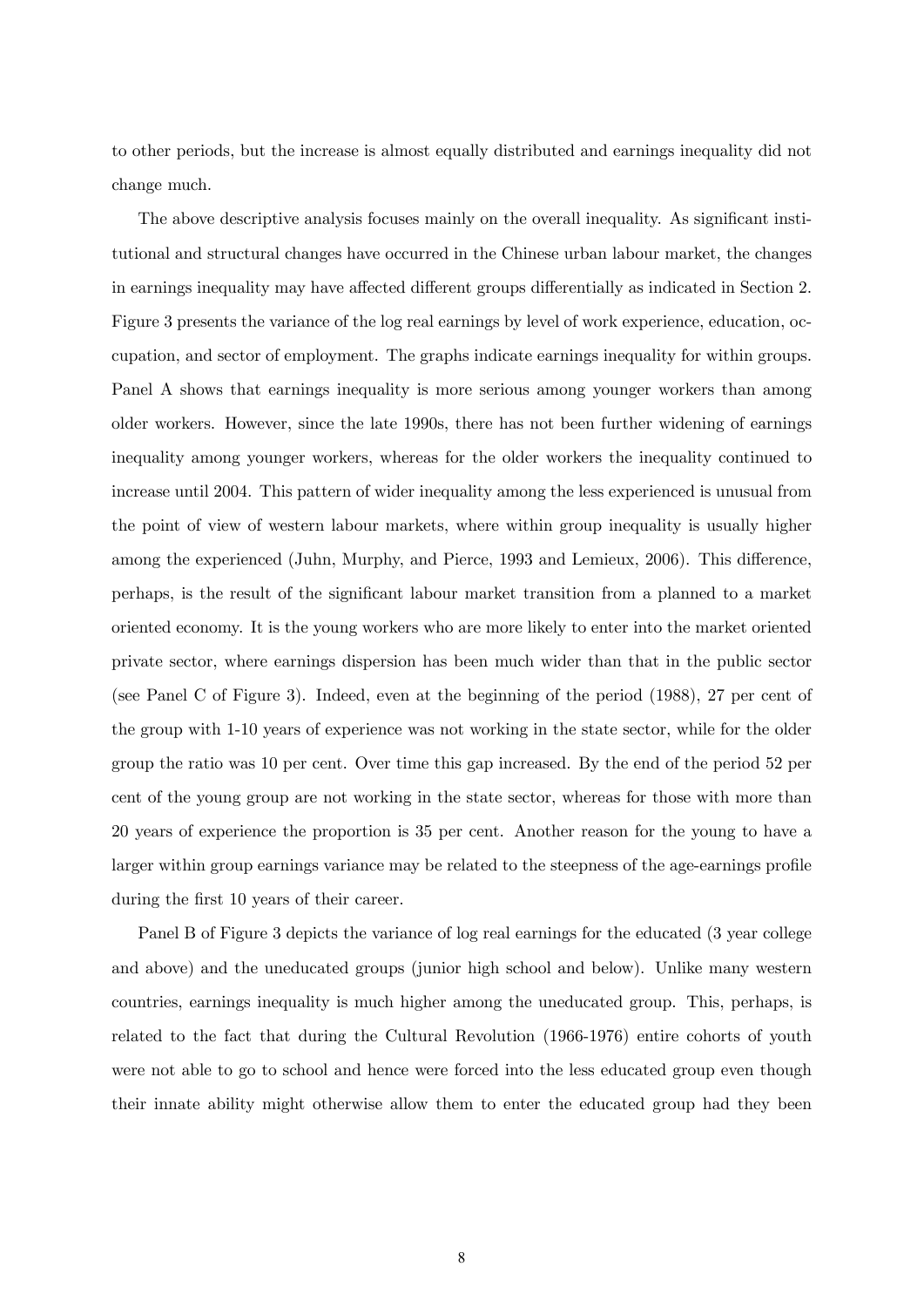given the opportunity to do so. Thus, within the uneducated group the ability distribution should be wider than that in the educated group. Between the 1980s and the 1990s, as China moved from a planned to a market oriented economy, ability was gradually being rewarded and hence we observe the sharp increase in within group earnings inequality for both the educated and uneducated during this period. However, as the Cultural Revolution cohorts gradually retire and more educated young people enter the labour market, especially after the 1990s' university expansion, the inequality of earnings within the less educated group begins to drop while within the educated group inequality continues to increase. This changing pattern of the ability composition within the educated and uneducated groups will remain an important issue throughout the paper.

Panel C of Figure 3 investigates the earnings dispersion within the state (state and collective sectors) and non-state sectors. As expected, the earnings dispersion within the non-state sector is much larger than in the state sector. From the mid 1990s onwards, however, the inequality within the non-state sector dropped significantly for reasons unclear to us at this point. Note that the sample size for the non-state sector is very small for the data between 1988 and 1993 and relatively small between 1994 and 1996. Thus, it is possible that the extremely high variance during the period of 1991 to 1996 is due to sample noise and should not be taken seriously. Within the state sector the earnings inequality started off from a fairly low level and increased continuously during the 1990s. Since the early 2000 the within state sector earnings variance has kept constant.

The last panel (Panel D) examines different patten of inequality for different occupation groups. The service/clerk workers and production workers exhibit larger within group earnings inequality than the highly educated professional and managerial group. The decline of earnings variance among the production workers from 1999 onwards may be related to the large scale inflow of the rural migrant workers and the subsequent increase in the proportion of urban local workers exiting from the labour market.

The general inequality picture presented above indicates that there has been a considerable increase in earnings inequality and the increase occurred mainly in the 1990s. The changes in inequality among different groups of labour force, however, is not the same.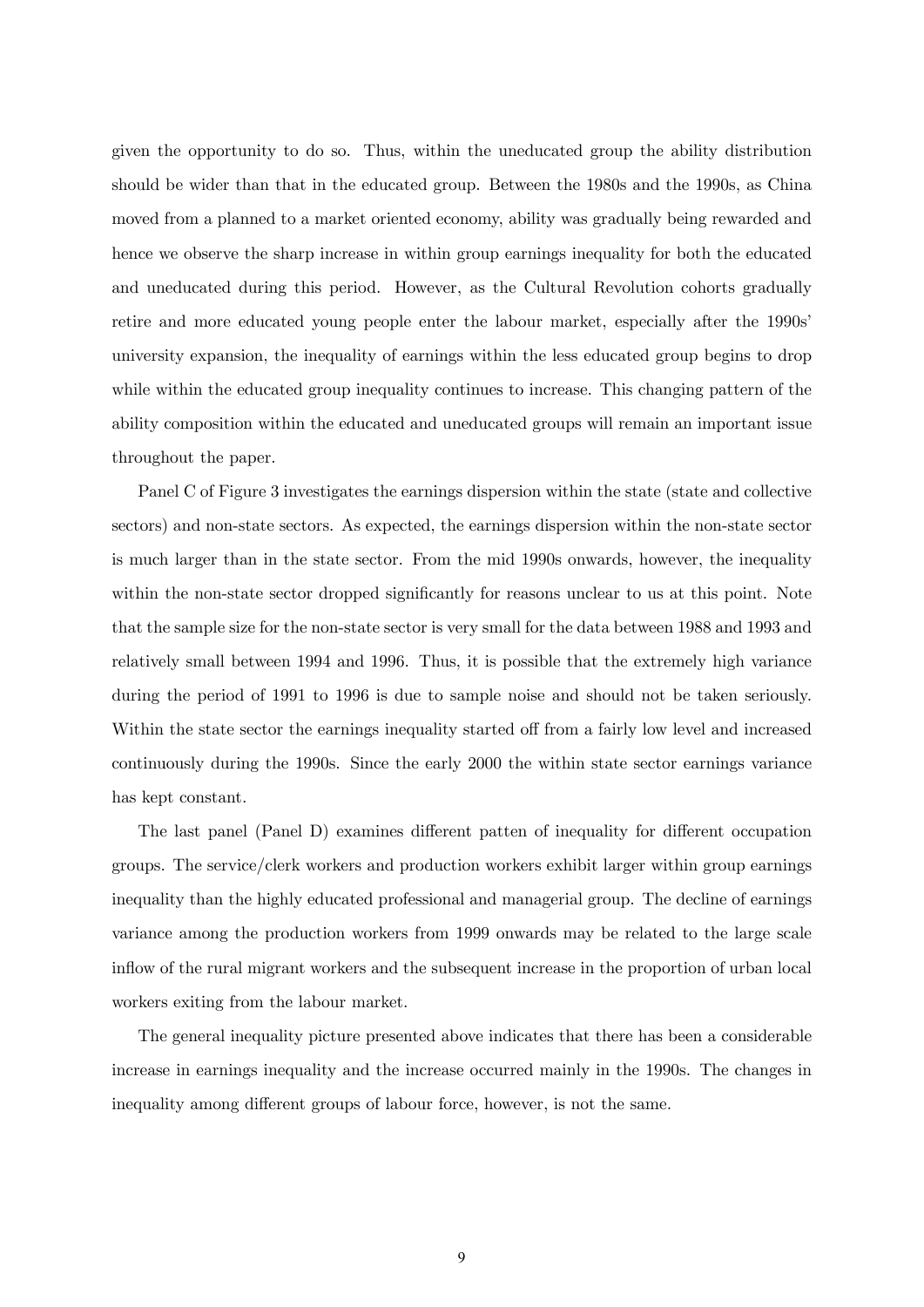## 4 Methodology

The increase in earnings inequality is often decomposed into the change in the price of observable characteristics, the change in the distribution of observable characteristics, and the change in the price of the unobservable ability (See, for example, Juhn, Merphy, and Pierce, 1993; DiNardo, Fortin, and Lemieux, 1996, Lemieux, 2002 and 2006). We mainly follow Lemieux (2002) and Lemieux (2006) to decompose the change in variance of earnings. Consider the following earnings equation:

$$
y_{it} = x_{it}\beta_t + \epsilon_{it},\tag{1}
$$

where  $y_{it}$  is the log of the annual earnings of individual i at year t;  $x_{it}$  is a vector of observable characteristics (education and labour market experience for the baseline model and education, experience, and state sector employment for the extended model);  $\beta_t$  is a vector of return to observable characteristics; and  $\epsilon_{it}$  is the error term. Lemieux (2002) shows that the variance of the log earnings can be written as:

$$
V = Var(y_{it}) = \sum_{i} \omega_{jt} (x_{it}\hat{\beta}_t - \overline{x}_t\hat{\beta}_t)^2 + \sum_{i} \omega_{it} u_{it}^2 = \sum_{j} \theta_{jt} (\overline{y}_{jt} - \overline{y}_t)^2 + \sum_{j} \theta_{jt} \sigma_{jt}^2, \qquad (2)
$$

where  $\omega$  is the sample weight,  $\widehat{\beta}$  is the vector of ols estimates of  $\beta$ , and u is the residual from the ols regression of equation (1). In the second part of the equation (2), the subscript j indicates the number of skill cells in the sample (for example, if  $x$  is a vector of experience and education categories, j will be the number of experience-education cells in the sample);  $\sigma_{jt}^2$  is the within cell residual variance, and  $\theta_j$  is the proportion of observations in cell j of the sample (in the case where x are all dummy variables,  $\theta$  will be  $\overline{x}$ ).

To decompose the change in the variance of earnings between year  $t$  and year  $s$ , Lemieux (2002) proposes two counterfactual variances. The first is to replace  $\hat{\beta}_t$  in Equation (2) with  $\hat{\beta}_s$ which is obtained by estimating Equation  $(1)$  with period s data. Thus, the first counterfactual variance, denoted as  $V^a$ , is defined as: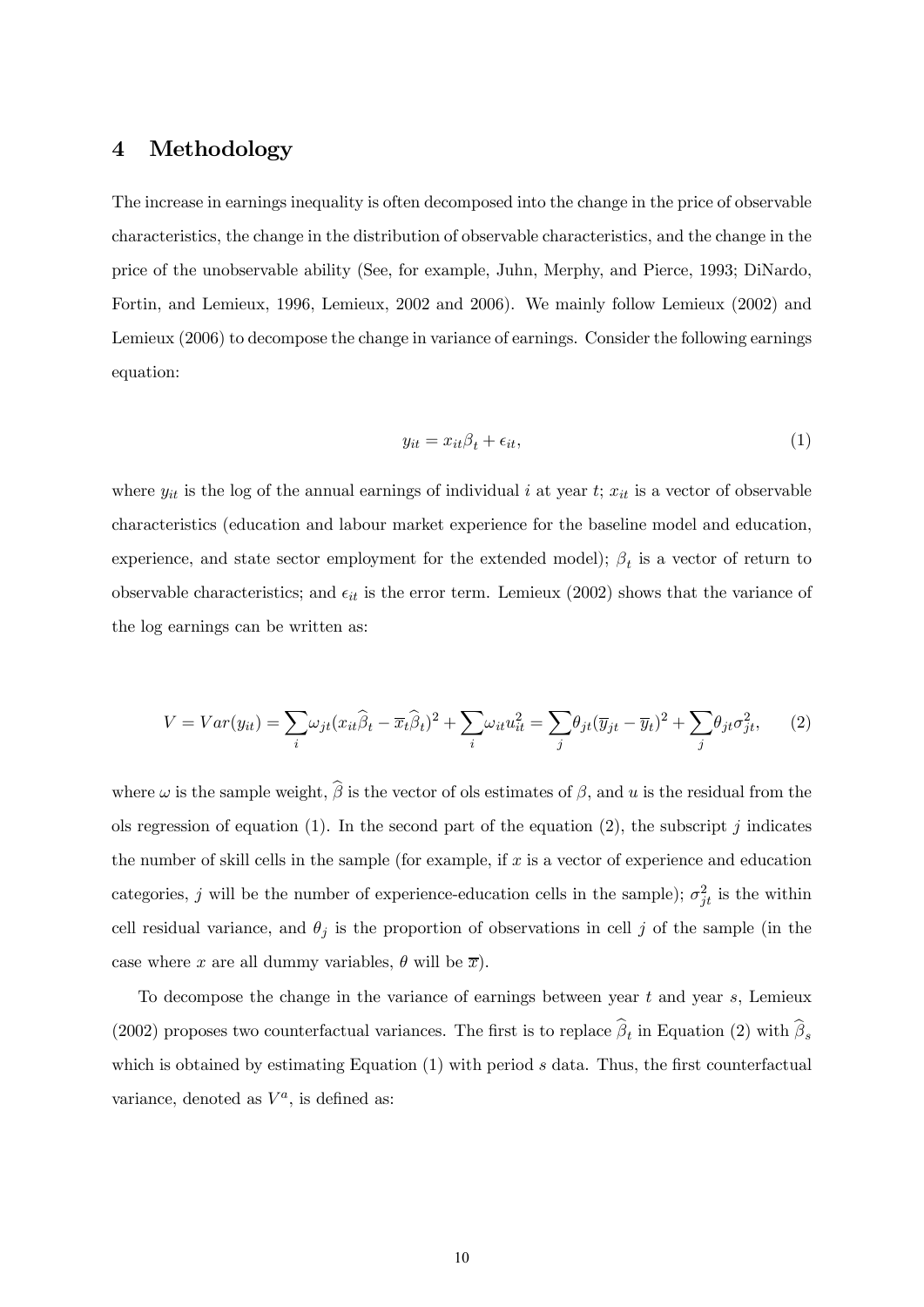$$
V^{a} = \sum_{i} \omega_{jt} (x_{it}\widehat{\beta}_{s} - \overline{x}_{t}\widehat{\beta}_{s})^{2} + \sum_{i} \omega_{it} u_{it}^{2} = \sum_{j} \theta_{jt} (\overline{y}_{js} - \overline{y}_{t}^{a})^{2} + \sum_{j} \theta_{jt} \sigma_{jt}^{2}.
$$
 (3)

The second counterfactual variance, denoted as  $V^b$ , is to replace  $\theta_{jt}$  in Equation (3) by  $\theta_{js}$ , which is the actual proportion of observation in cell  $j$  for period  $s$ :

$$
V^{b} = \sum_{i} \omega_{js} (x_{is}\widehat{\beta}_{s} - \overline{x}_{s}\widehat{\beta}_{s})^{2} + \sum_{i} \omega_{is} u_{it}^{2} = \sum \theta_{js} (\overline{y}_{js} - \overline{y}_{s})^{2} + \sum_{j} \theta_{js} \sigma_{jt}^{2}
$$
(4)

Using the two counterfactual variances,  $V^a$  and  $V^b$ , we can decompose the change in variance of earnings between periods  $t$  and  $s$  into three components: 1. a portion which is due to the change in the return to the observables  $(\Delta \widehat{\beta})$ ; 2. a portion which is due to the change in the composition of the sample  $(\Delta \theta_j)$ ; and 3. a portion which is due to the change in the within cell residual variance  $(\Delta \sigma_j)$ . Thus,  $V_t - V_s$  may be written as:

$$
V_t - V_s = \underbrace{(V_t - V_t^a)}_{Observeable\ price} + \underbrace{(V_t^a - V_t^b)}_{Composition} + \underbrace{(V_t^b - V_s)}_{Within\ cell\ variance}
$$
\n
$$
(5)
$$

Lemieux (2006) further investigats the residual variance component and writes it as follows:

$$
Var(u_{it}) = p_t^2 \sum_j \theta_{jt} \sigma_{jt}^2
$$
\n(6)

where  $p_t$  is price for unobservables. He then assumes that the distribution of unobserved skills among workers within each skill cell j is stable over time, thus,  $\sigma_{jt}^2 = \sigma_{js}^2 = \sigma_j^2$ . Because of this, Equation (6) can be re-written as  $Var(u_{it}) = \sum$ j  $\theta_{jt}V_{jt}$ , where  $V_{jt}$  varies only if the price for unobservables vary over time.

The assumption that the distribution of the unobservable skills is constant over time is unrealistic for China. One example may be worth mentioning. As discussed in Section 2, the significant expansion of the college enrollment in 1999 enabled a large number of less capable people to obtain degrees. Thus, within the college cell the unobserved skill distribution should widen significantly, and, at the same time, the distribution of the unobserved skill distribution for the low skilled group (junior high and below education group) should narrow. Hence, the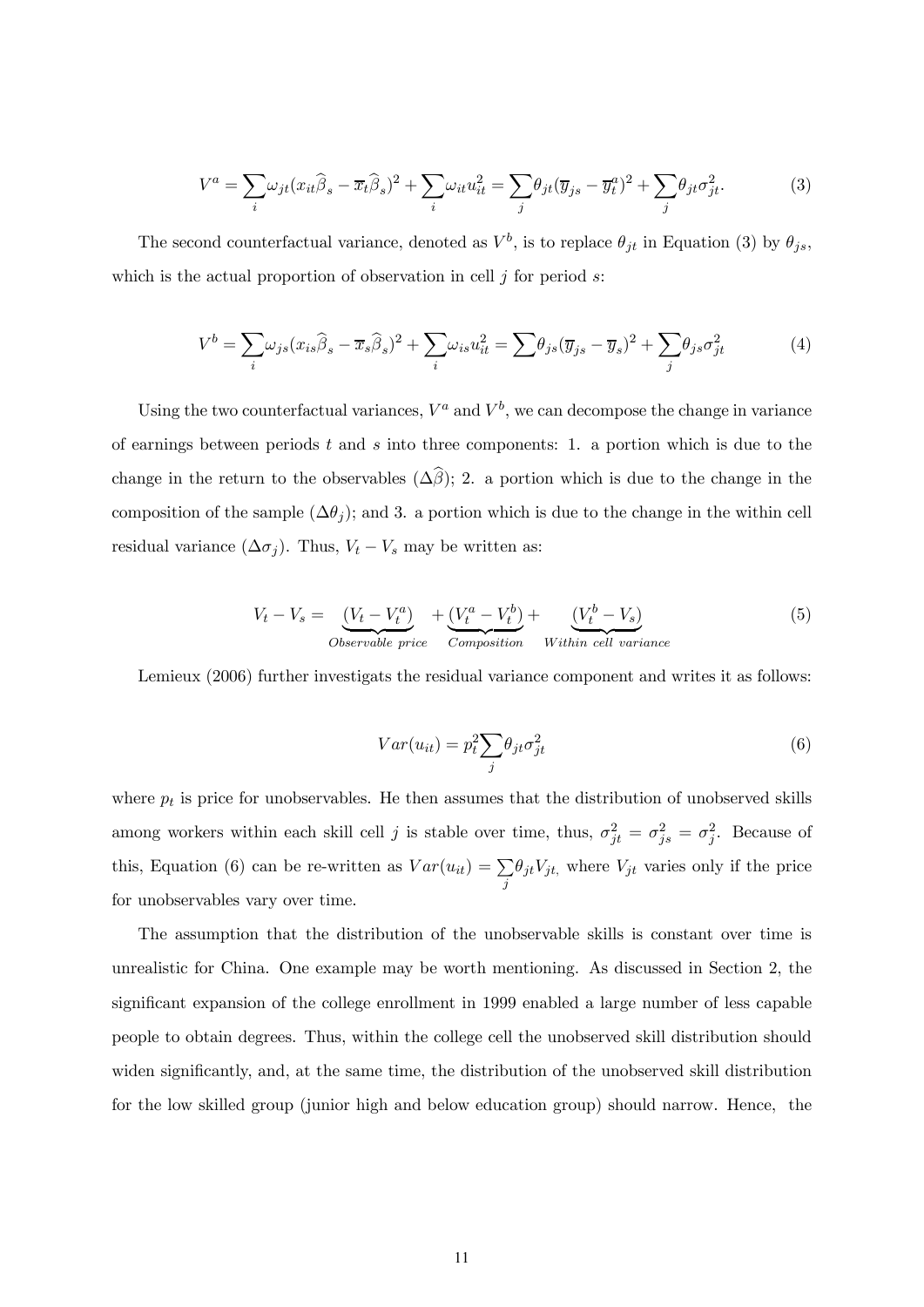last term in Equation (5) does not only represent the change in the price for the unobservables but also the change in the distribution of unobservables.

# 5 Earnings inequality

#### 5.1 Results from the earnings equations

We first estimate the earnings equation (Equation (1)) for each of the 20 years between 1988 and 2007. To reduce measurement error problems, we exclude the top and bottom 1 per cent of the sample. Two specifications of the earnings equation are used. The baseline model controls for four categories of education (3 year college and above, technical school, Senior high school, and junior high school and below), 4 categories of years of work experience (1-10 years, 11-20 years, 21-30 years, and 31 and above years) and provincial fixed effects. This specification is consistent with those used in most studies on the US wage inequality literature. The inclusion of provincial dummy variables is necessary to control for significant spatial price variations (Brandt and Holz, 2006 and Gong and Meng,  $2008$ ).<sup>6</sup> In addition, we also extend the baseline model with an additional dummy variable indicating whether an individual is working in the state sector or not because the switch between the state and non-state sector is probably an important story in the change in earnings inequality.

Tables 3 and 4 present the results for the Baseline and the extended models, respectively. In both cases the omitted category is 1-10 years experience and junior high school and below. The results from Table 3 shows that there seems to be a very significant returns to years of experience. The longer the experience, the higher the return throughout the 20 year period. However, relative to the group with 1-10 years of experience, the change in the return to experience varies quite a lot for individuals in different experience groups. In the late 1980s and early 1990s those with 11-20 years of experience earned around 35 per cent more than those with 1-10 years of experience. Since the early 1990s the return to experience for this group has reduced to around 25-28 per cent. For those with 21-30 and above 30 years of experience,

<sup>&</sup>lt;sup>6</sup>We assume that provincial variations are fully captured by the changes in  $\beta$ s and Xs and will have no effect either on residual variance distribution across groups nor within groups.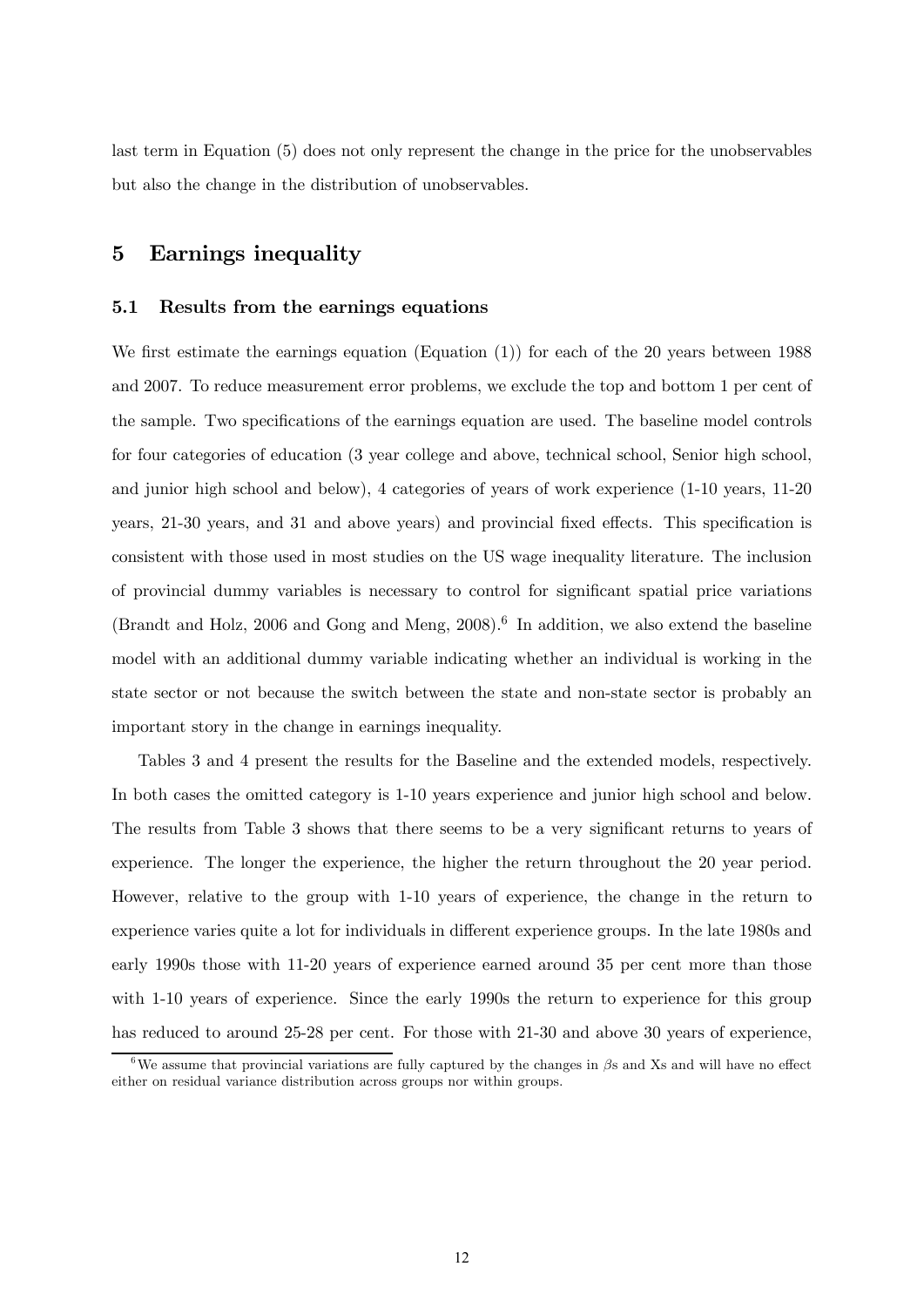the reduction in relative returns has been more dramatic and continuous. For individuals with 21-30 years of experience the returns reduced from 48 per cent in 1988 to 34 per cent in 2007, while for those with above 30 years of experience the change is from 55 per cent to 35 per cent. This phenomenon is probably related to the fact that during the planned economic era, wages were administratively determined and seniority was one of the most important consideration in the earnings determination process. This is less true in a more market oriented economy (Meng and Kidd, 1997 and Meng, 2000).

While the return to experience has been reducing, the return to education has been increasing. Compare to the junior high school and below group, the Senior high, technical school, and 3 year college and above groups in 1988 earned 2, 7, and 13 per cent more. By 2007, the same ratios increased to 17, 27, and 56 per cent, respectively.

Panels A and B of Figure 4 present these changes visually. The most important message from Panel A is the continuous decline in the rate of returns to experience, especially for the 21 and above years of work experience groups. Panel B shows that the most significant increase in returns to college and above degree occurred during the 1990s with a couple of years slowing down in the mid 1990s. By the early 2000 the trend has flattened out. This, perhaps, is related closely to the college expansion. The patterns for the technical school and senior high school are similar but at a lesser extent.

The extended model presents similar picture of the change in rates of return to education and work experience. The additional variable, the employment in the state or collectively owned enterprises, has had dramatic changes in its payoffs. During the late 1980s and early 1990s, employment in the state or collective sector had a positive earnings payoff. This payoffs had disappeared in the 1990s and in the mid 1990s it became negative as a large proportion of these firms were making losses. It was not until after the early 2000s that the payoff to the state and collective employment returned to positive again (see Panel C of Figure 4).

Another way to guage the contribution of each set of the variables included in the regressions in explaining the total earnings variation is to derive a bounded range of the contributions using partial and marginal  $R^2$ s for each set of them (see Dickens and Katz, 1987). We plot out the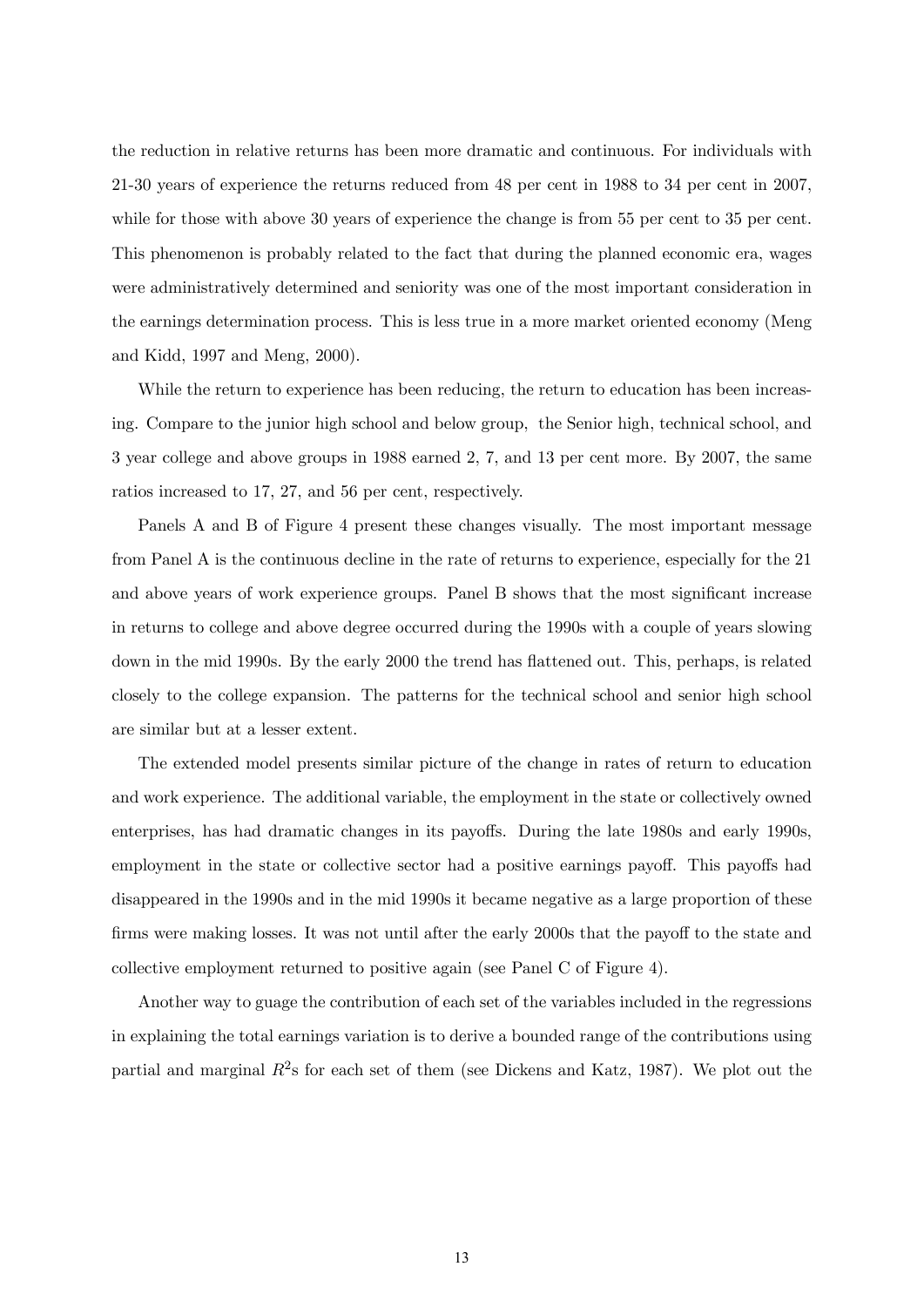upper bound (the partial  $R^2$ s) of the contributions.<sup>7</sup> These are presented in Panel D of Figure 4. Some strucking features are worthnoting. First, in the late 1980s experience alone explained around 25 per cent of the earnings variances and the effect reduced dramatically over the time and by 2007 it only explained less than 3 per cent of the earnings variation, suggesting a disappearing of a seniority driven wage determination system. Second, in the 1990s provincial dummy variables explained around 20 per cent of the earnings variations and it was not until the late 1990s this effect reduced and stayed at around 10 per cent of the earnings variation for the rest of the period. Finally, education did not become an important story until after the late 1990s.

Another issue worth mentioning is the extent to which earnings variations can be explained by all the observed characteristics. The estimated earnings regression results show a decline of the adjusted  $R^2$ s. In the late 1980s and early 1990s the adjusted  $R^2$ s are around 0.33 to 0.38. From the mid 1990s the adjusted  $R^2$ s starts to reduce and by the end of the period, the observable characteristics can only explain 23 to 25 percent of the earnings variations. Thus, over time, the residual component of the earnings variations has increased significantly.

#### 5.2 Decomposing earnings inequality

Before engaging in variance decomposition, we first plot the change of the total variance, the variance of the portion which can be explained by the changes in characteristics and in the rate of return to characteristics, and the residual variance. Panel A of Figure 5 presents the traditional Blinder style decomposition of the total earnings variance. It shows that the total variance has increased from just below 0.2 in 1988 to almost 0.4 in 2007. Of this change a significant portion comes from the increase in the residual variance. We also explore the change in variance of the explained portion (Panel B of Figure 5) and find that most of the explained variance is due to changes in the rate of return to characteristics.

Next we apply Lemieux's (2002) decomposition method to understand what generated the large increase in earnings inequality, in particular, residual inequality, over the last 20 years.

<sup>&</sup>lt;sup>7</sup>We also calculated the lower bound of the impact of each set of variables on earnings variation by adding each set of the variables on the existing sets of variables to see its marginal contribution to the  $R^2$ s. These results are similar to those presented in Panel D of Figure 4 and are available upon request from the authors.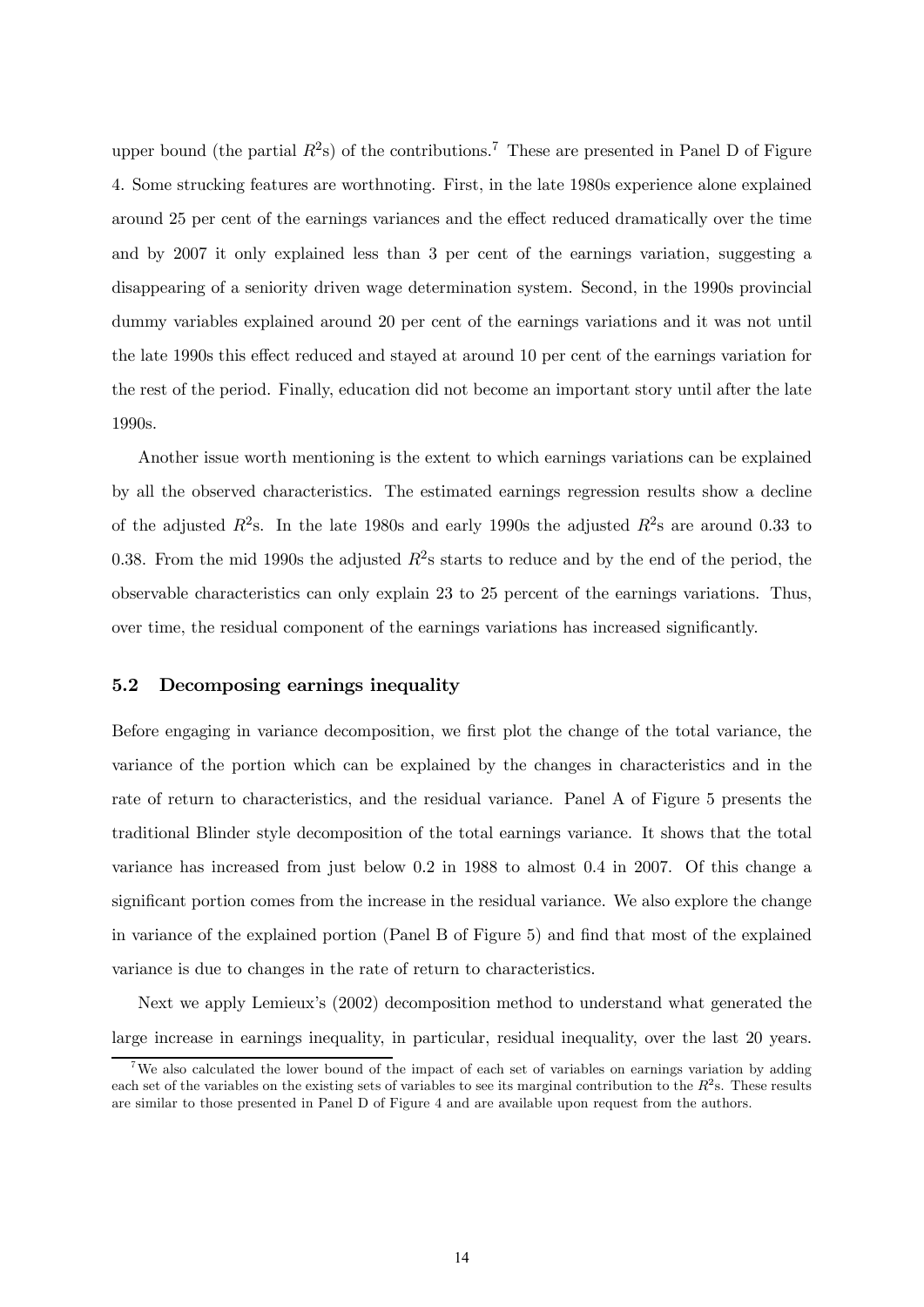Table 5 presents the change in variance of earnings between 1988 and 2007, as well as four different time periods within this 20 years, that is between 1988 and 1993, 1993 and 1998, 1998 and 2003, and 2003 and 2007. The top panel of the table uses the basic model and 1988 as the base year. The first column presents the change in variance between 1988 and 2007. During the 20 year period, the total variance of log earnings increased by 0.21, which is a 76 per cent increase to its 1988's level of 0.27. Of the total change in variance, 91 per cent is due to the within group residual variance increase. The composition effect, that is the change in the proportions of people in different education-experience cells, contributes to a narrowing of the earnings inequality by 13 per cent. The change in returns to observable characteristics contributes to the increase in the earnings variation. These two effects, however, almost cancel each other out.

The next four columns split the period into four sub-periods. In the 1988-1993 period urban economy operated under the old planned economy system and earnings inequality increased very little. Of the very small change, all three components (changes in the price of the observables, composition effect, and the changes in the within group variances) account for almost equal amounts, with the composition effect contributing to the narrowing while the other effects contribute to the enlarging of the earnings variation.

The urban economic reform took place mainly in the 1990s, when the reward to observable skills increased the most significantly. During this period many state owned factories were making losses and more able workers switched to the private sector while less able workers exited from the labour market. Accompanying this process was the large scale rural-urban migration which also contributed to changes the urban labour market. It was during this period that the earnings inequality widened most significantly. Over the 6 years between 1993 and 1998, the variance of the log earnings increased from 0.21 to 0.32, which accounted for more than half of the total increase in the variance of log earnings over the entire 20 years. Of the total change, 95 per cent can be attributed to the increase in within group residual variances.

The 1998-2003 period continued the trend of large inflow of rural migrants to the urban labour market. The variance of the log earnings increased by 0.08, which is the second largest change among the four sub-periods. Once again the increase in the within group residual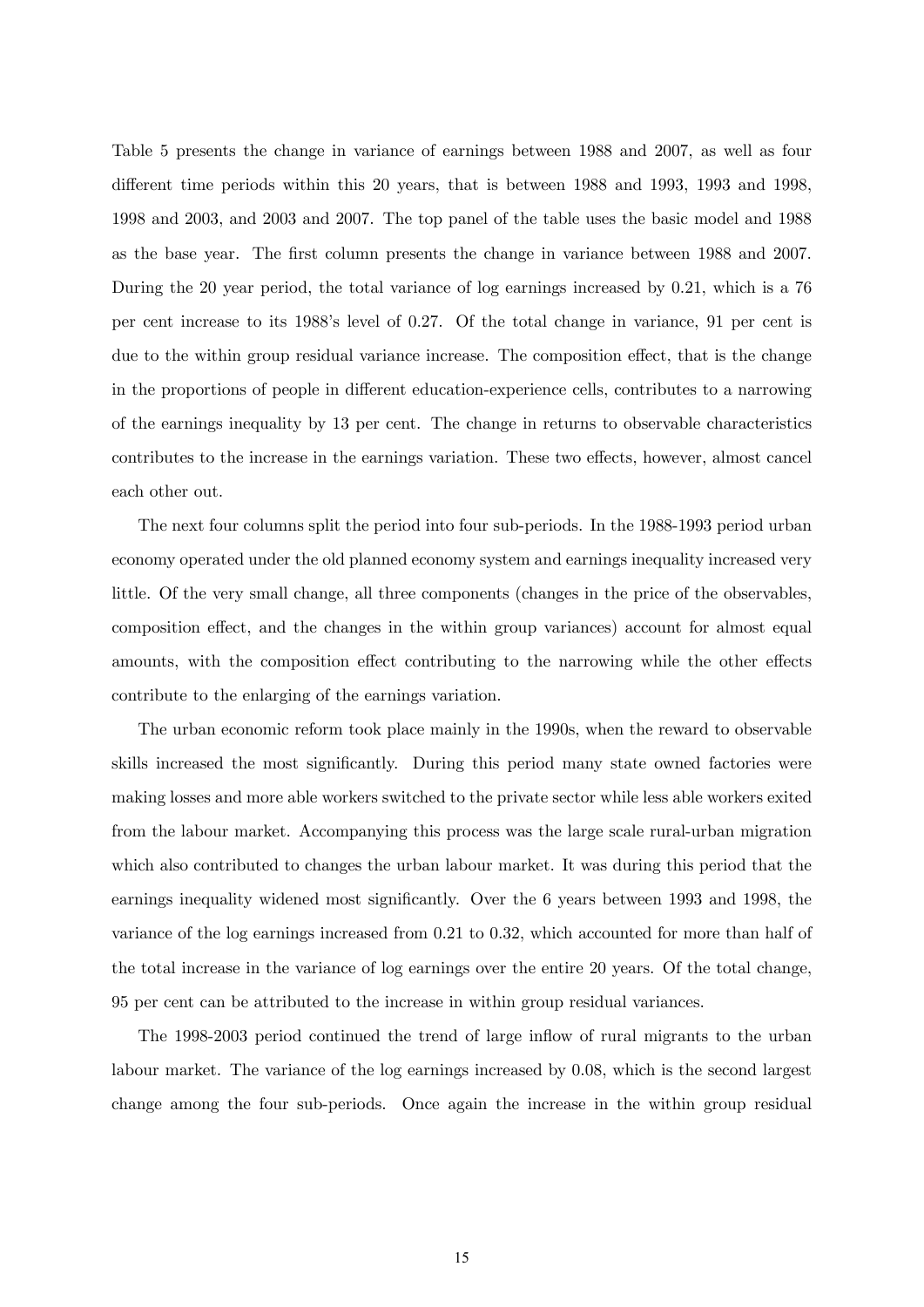variances explains more than 100 per cent of the change in the earnings inequality.

The 2003-2007 period the earnings inequality declined marginally and for the first time the change in the within group residual variances contributed to a decline of earnings inequality. This, may, to a large extent, be related to the significant inflow of college and above graduates to the labour market from 2002. The increase in the supply of skilled labour should have played an important role in the slowing down of the trend towards a widening in earnings inequality. We will come back to this point later in this section.

These results suggest that over the last 20 years the majority of the increase in earnings inequality is due to the increase in within group residual inequality. Panel A of Figure 6 presents the decomposition results for each of the 20 years, where 1988 is used as the base year. Thus, the changes in the return to observable characteristics are predicted using every year's regression coefficients but 1988's characteristics. Similarly, the changes in composition effects are calculated relative to 1988, while the changes in within group residual variances are also calculated as each year's within group variances relative to those of 1988. The trend presented in this figure confirms the dominant role the changes in the within group variance played in explaining the increase in earnings inequality during this period, especially during the 1990s. By the early 2000 the continuous increase in within group residual variances has stopped.

The second panel of Table 5 presents the same decomposition results using 2007 as the base year. As all decompositions suffer from the index number problem, this panel is presented so to allow us to gauge the bound of the effects. The trends indicated here (and in Panel B of Figure 6) are largely consistent with those obtained from using the 1988 as the base year, except for the last period. Luckily this is the period which the earnings variation hardly changed.

The last panel of Table 5 shows the results from the model including an additional dummy variable indicating whether an individual is employed in the state or collective sector. The decomposition uses 2007 as the base year.<sup>8</sup> Relative to the results presented in the second panel of this table, we find that including the state/collective employment increases the composition effect significantly. When not controlling for the state/collective employment, the composition

<sup>8</sup> In 1988 98 per cent of the sample were employed either in the state or collective sectors. Thus, if we use 1988 as the base year many education-experience-sector of employment cells will be empty, which makes the decomposition impossible.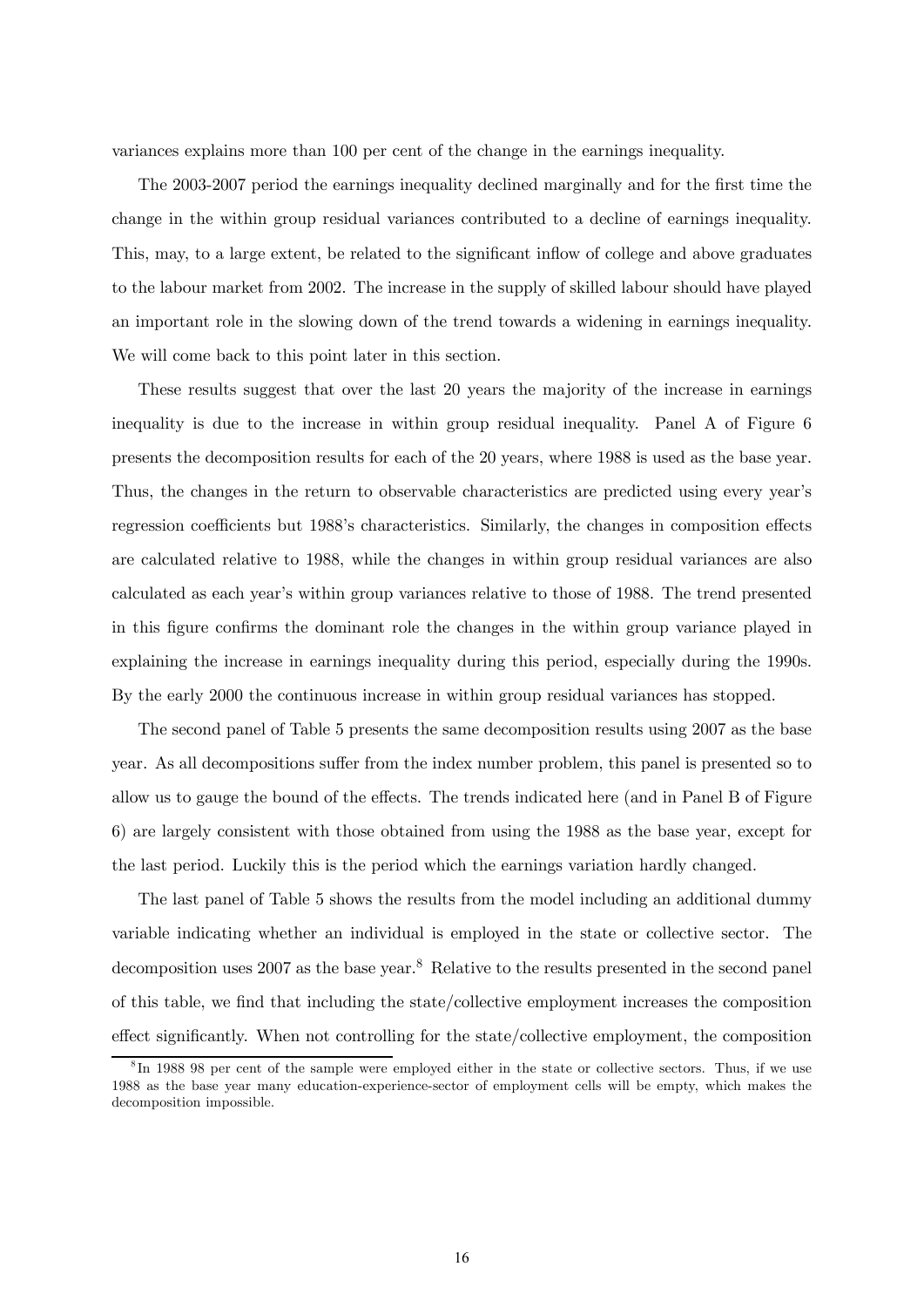effect contributes to a 4 per cent reduction of the change in earnings variations. Once the state/collective employment is controlled for, the composition effect becomes positive 23 per cent, suggesting that the shift from the state to non-state employment contributes to 27 per cent (4 per cent plus 23 per cent) of the total increase in the earnings variations. This is quite a significant effect. We also find that the major changes occurred between 1998 and 2003, which coincide with the significant reduction in the state/collective employment as presented in Panel A of Figure 1 in Section 2.

Even though including state/collective employment increases the contribution of the composition effect, the general dominance of the within group residual variance over the period does not change. For the entire period it still accounted for 65 per cent of the changes in the variance of the earnings and for the period 1993 to 1998 it accounts for 87 per cent of the total change. This can also be seen from Panel C of Figure 6 which compares the decomposition results from the baseline model using 2007 as the base year with that of using the extended model and 2007 as the base year.

#### 5.3 What caused the increase in within group residual variance?

The question naturally arises as to what is the driving force for the significant increases in within group residual variances? In the literature changes in within group residual variances are fully attributed to changes in price for the unobserved skills. Juhn, Murphy and Pierce (1993) and Lemieux (2002) both assumed that the within group distribution of unobserved skill is held constant over time. Given China's special institutional changes over the past 20 years we believe that this assumption is unrealistic.

One possible cause for over time changes in within group unobserved ability distribution is the significant changes in education attainment. As discussed in the background section, the education expansion occurred gradually during the mid to late 1990s and in 1998-1999 there was a sudden increase in college and university enrollment. In 1988 only 16 per cent of the total male labour force had college and above degree and this ratio increased to above 40 per cent in 2007. While the proportion of technical school and senior high school graduates did not change much over the same period, the ratio of the work force with junior high school or below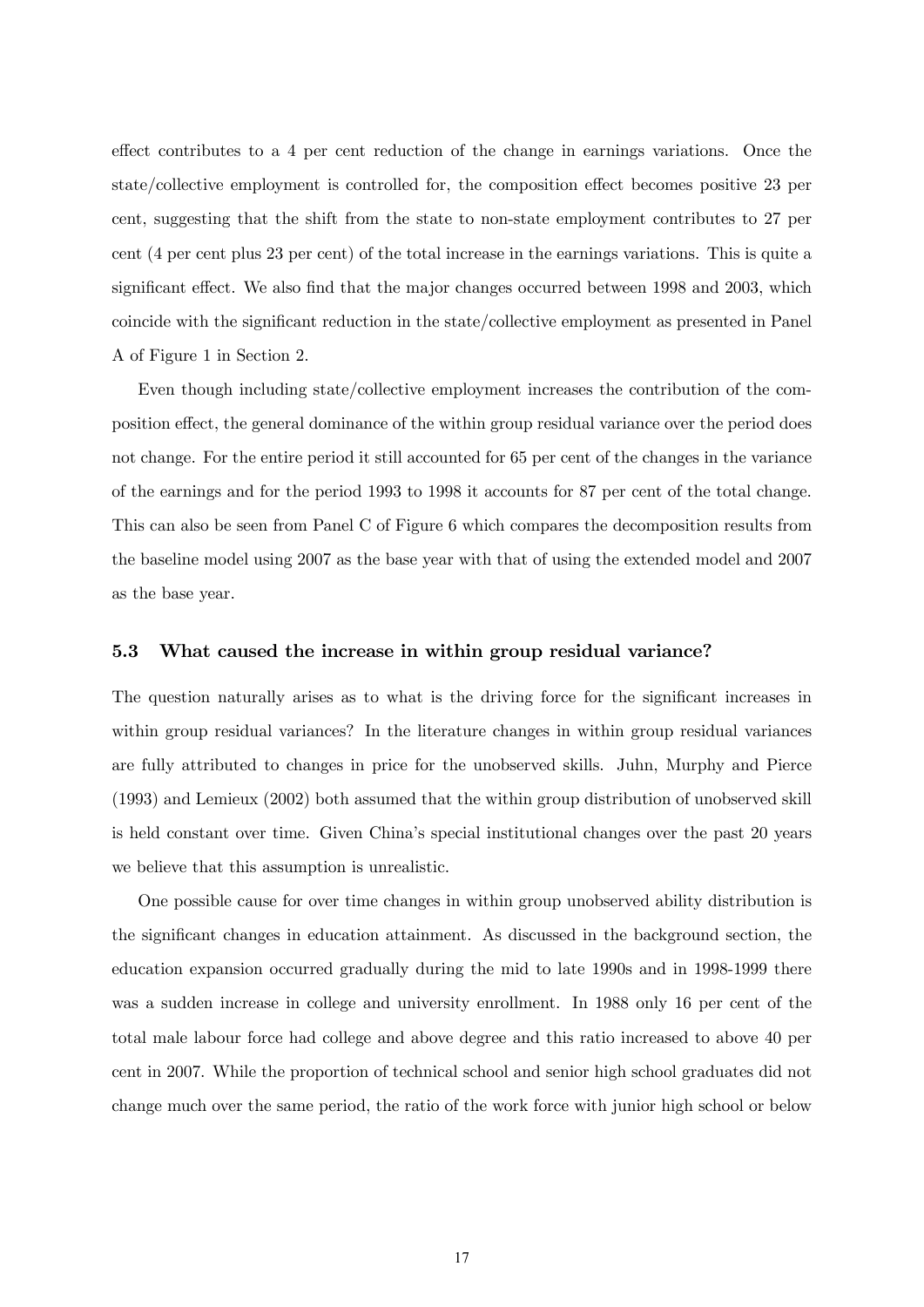education reduced from over 48 per cent in 1988 to less than 24 per cent in 2007.

How should the increase in the college enrollment affect the within group distribution of the unobserved skills? The following example may illustrate this clearly. Assume that unobserved skill distributions for two periods for the whole population are constant and that the total population is divided into two groups: the educated and uneducated. Assume that in period one only 10 per cent of the population is in the educated group and in period two this increases to 40 per cent. In this situation, the within group distribution of unobserved skills for the educated group should be wider in the second period than in the first period, while it should be narrower for the uneducated group in the second period than that in the first period. This is because only the relatively able people can pass the college entry exam and receive college and above education. The change in the distribution of unobserved skills may be shown in Figure 7, where the normal distribution curve represents the distribution of unobserved skills for the entire population for both period 1 (t) and period 2  $(t + 1)$ . The two gray bars indicate the division between the educated and uneducated groups in period 1 (high<sub>t</sub>) and period 2 (high<sub>t+1</sub>). As the society decides to educate more people it moves the "standard" for being in the educated group lower (the gray bar moves to the left). As a result, the distribution of unobserved skill within the educated group increases from the distance "educated t" to the distance "educated t+1", while that of the uneducated group decreases by the the same amount (from "uneducated  $t$ " to "uneducated  $t+1$ ").

This simple example shows that when the proportion of college degree holders in the total labour force doubled while proportion of labour force with junior high school education reduced by half it is not possible to assume that the within group distribution of unobserved ability is held constant and all the changes in the within group residual variances are due to the change in the price for the unobserved ability. Based on the timing of the education expansion, we would expect that in the 2000s the change in the within group distribution of unobserved skills to play an increasing role in explaining the change in the within group residual variance.

With this in mind, we plot the changes in residual earnings variances by education and experience cells (Figure 8). While Panels A and B of Figure 8 show the different trends in the residual variance for different experience groups within the college and above education and the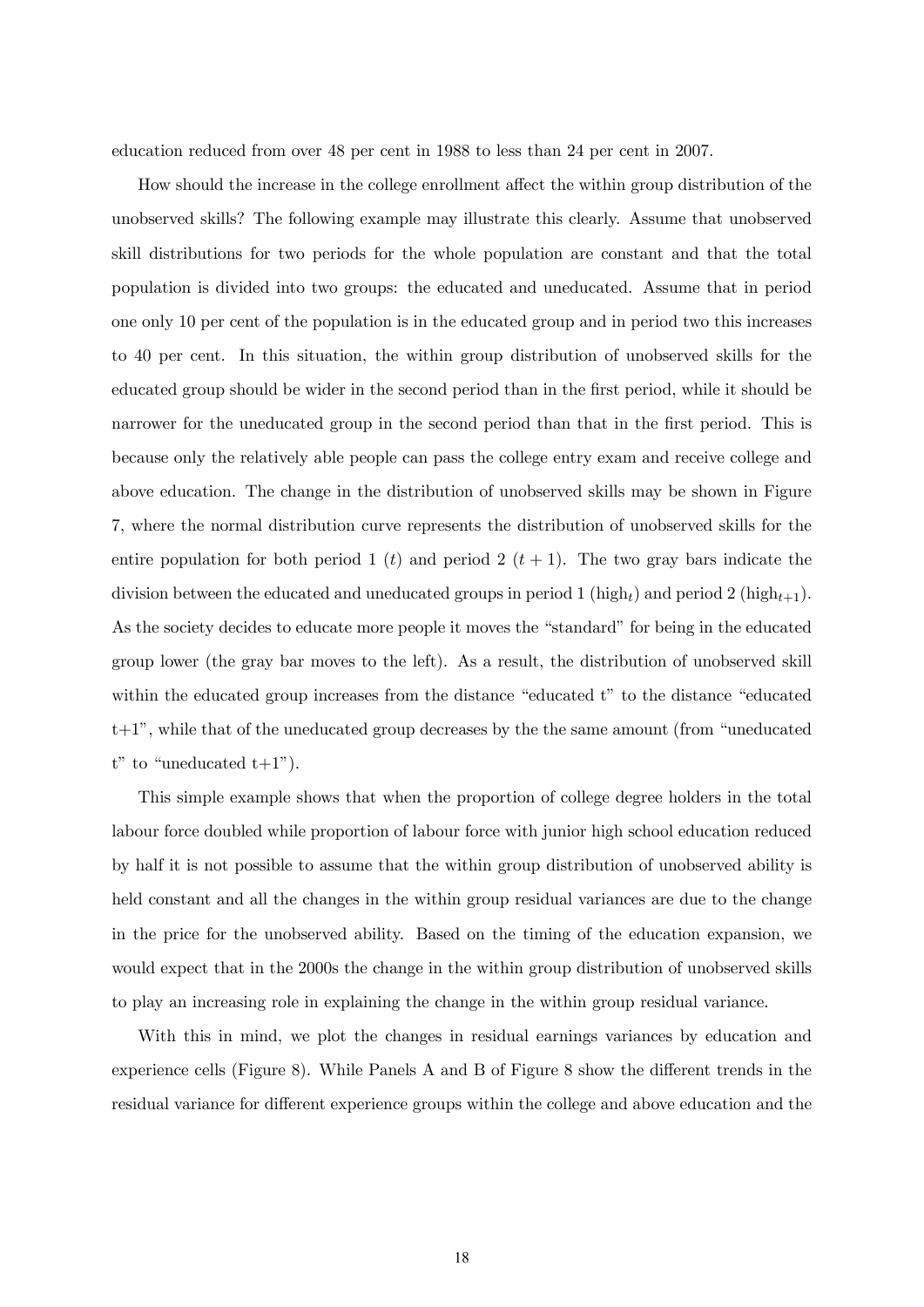junior high and below education groups, respectively, Panel C and D present the change for different education levels within the 1 to 10 years of experience and 21 to 30 years of experience groups.

The top two graphs reveal the following information. First, they indicate that within either the most or the least educated group, the young group (with 1-10 years of experience) exhibits the highest within group residual variances. This is a continuation of the pattern observed in the total within group variances, suggesting that the return to observable characteristics and the composition differences between the young and old groups cannot explain the large gap in variance between the young and the old. Indeed, the partial adjusted R2s for work experience have been reducing dramatically over time (see Panel D of Figure 4). However, why the residual inequality is higher for the young than for the old remains a puzzle to us.

Second, there is a significant increase in the within group residual variances during the 1990s and this trend is common for both young and old, and educated and uneducated groups. Given that during this period the gradual college expansion has not yet or just started, it is unlikely that there are significant increases in unobserved skill distributions within each group. There are two possible causes for the increase in the price for unobserved skills. One is the increase in demand for unobserved skills and the other is the changes in the wage determination system due to the shift from a planed to a market economy. The effect of demand change may deserve a separate study. However, based on both the survey data and the aggregated data from the statistical yearbook (NBS, various years) on sector of employment, it was not until 1998 the share of workers in manufacturing sector significantly dropped (see Figure 10). Whereas the major increase in the within group residual variances occurred between 1991 and 1998. Further, the 1990s experienced the most significant labour market reform and earnings changed from administratively determined to a market determined system. Indeed, we observed a considerable drop in rate of returns to experience (seniority) and increase in rate of return to education (Figure 4) during this period, reflecting the switching regims of the wage determination. We, therefore, tend to believe that the significant increase in within group residual variances during this period is closely related to economic reform led increase in returns to unobserved skills.

Third, the 2000s has seen some differential trends. In both educated and uneducated groups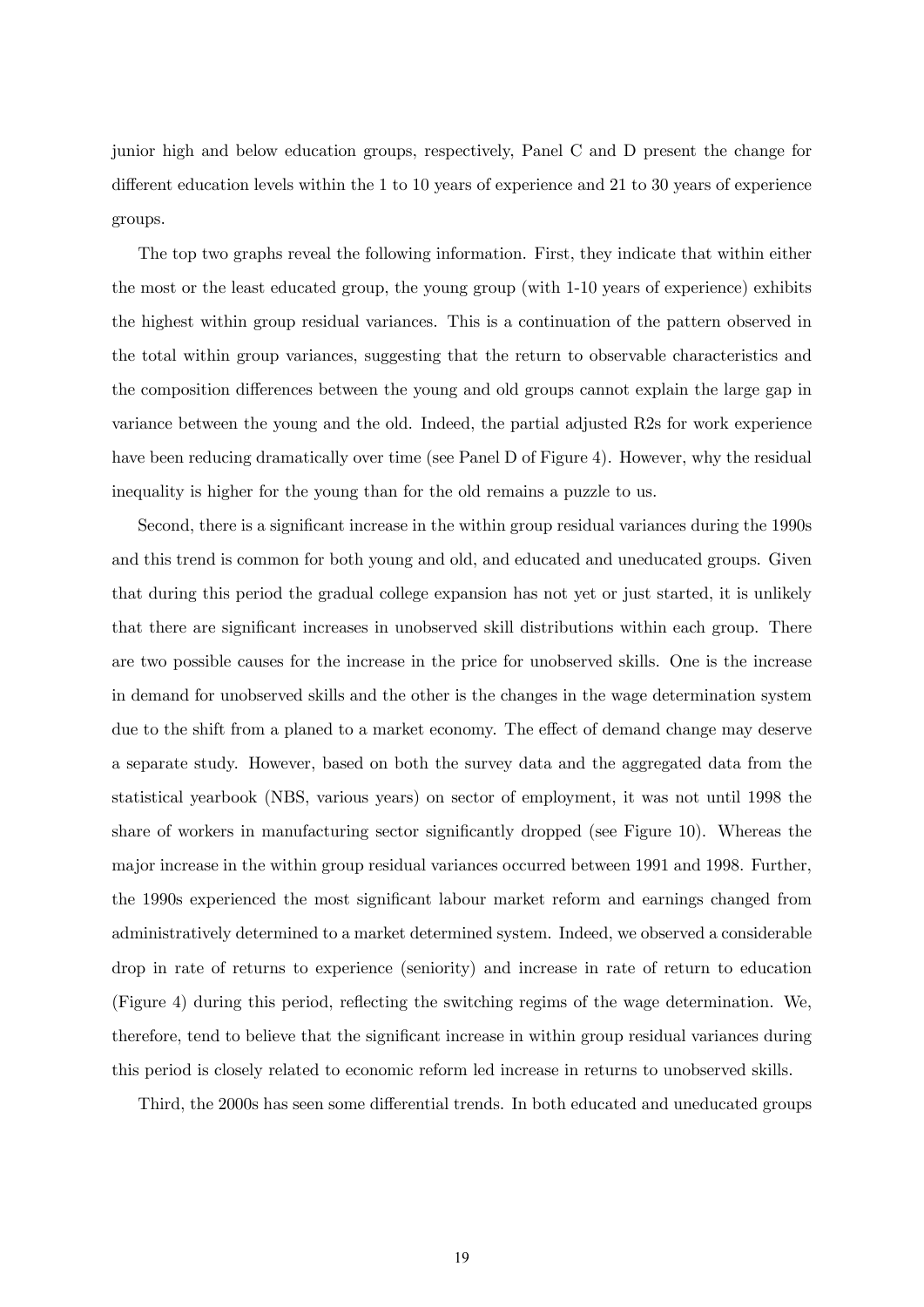the slowing down in the increase in the residual variances is obvious. Within the college group the between young and old group variance did not change much over the entire period, but we do observe a narrowing of the gap between the residual variance of earnings for the young and for the old for the unskilled group (those with junior high and below education).

Examining panels C and D of Figure 8 reveals a more interesting pattern. For the group with 1-10 years of experience, the difference in variance of earnings between the college and above and the junior high and below narrowed significantly in the 2000s. This pattern, however, is not observed for the old group (21 to 30 years of experience) where in the 2000s the variance between the more and less educated groups has widened. To show this pattern more clearly, we reproduce the two graphs from panels C and D, excluding the technical and senior high school groups (see Figure 9).

These differential trends revealed in Figure 9 allow us to identify the causes of the changes in the within group residual variances for the 2000s. Recall that the college expansion took effect from the early 2000s and that this mainly affected the young group if we assume that the substitution between the young and the old groups is low. The simple example given in Figure 7 suggests that for the young group we should observe a widening of the unobserved skill distribution for the educated group (college and above) and a narrowing of the distribution for the uneducated (junior high and below). This pattern, however, should not be observed for the old group. What we find in Figure 9 is almost exactly this pattern. To show this more clearly we take difference-in-differences of the within group residual variance between the educated and uneducated in the young group and the educated and uneducated in the old group (Figure 11). If the difference between the educated and uneducated in the young group mimic that in the old group we should see the diff-in-diff plot hovering around the zero line. Figure 10 shows that this is the case for the late 80s and most of the 90s, but not for the 2000s. In the 2000s, the difference of within group residual variances between the educated and uneducated for the young group is widened significantly relative to that for the old group.

Although the pattern of changes in within group variances among different groups presented in Figure 9 fits in with our predictions, there are some details which do not fit exactly. In particular, although the left panel of Figure 9 indicates a reduction in within group residual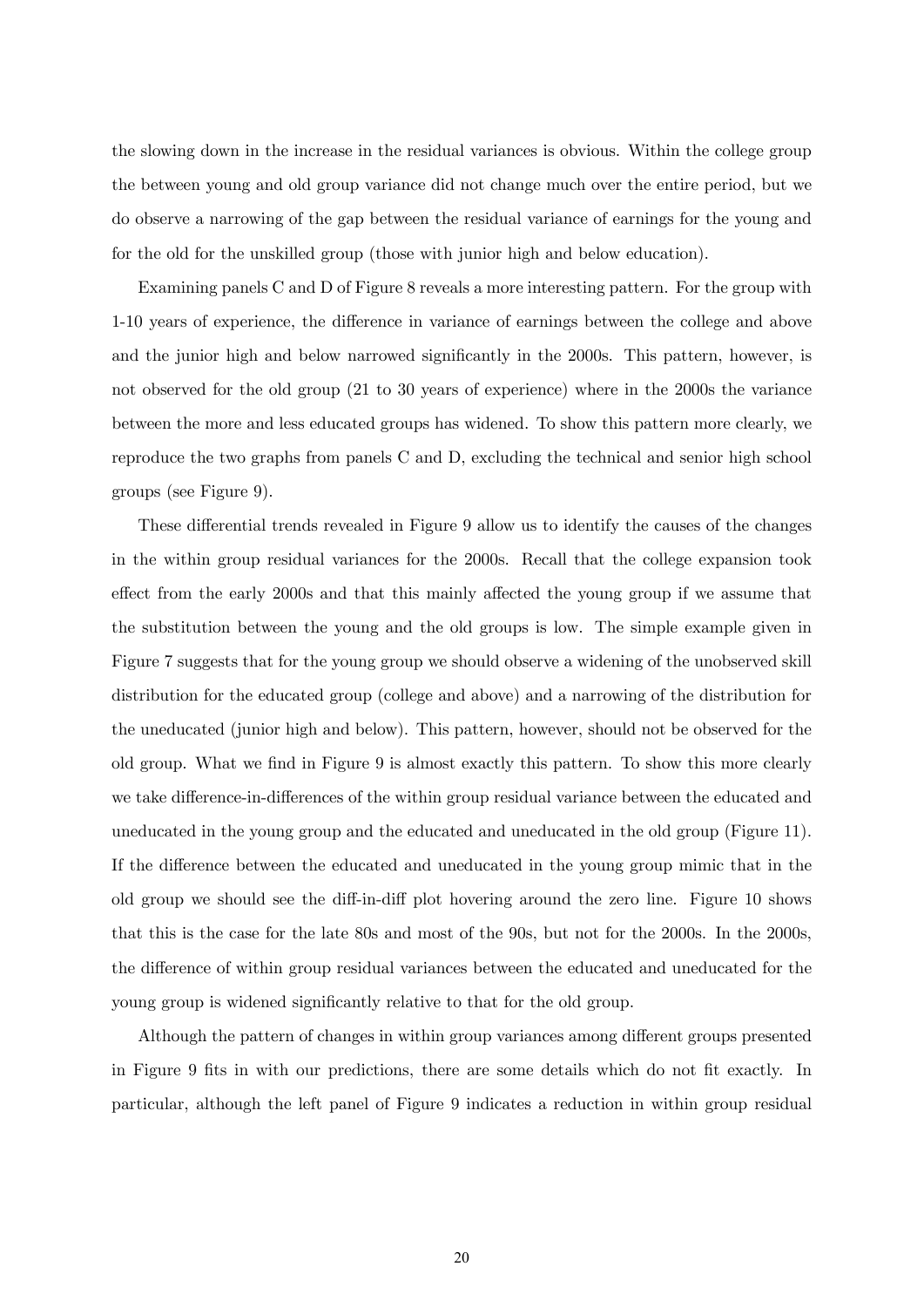variance for the uneducated in the young group in the 2000s, it does not show a similar degree of increase in the within group variance for the educated group as we have predicted. Our conjecture for this inconsistency is that, perhaps, the significant increase in the supply of college degree holders have not only suppressed the price for the observable but also unobservable skills. This may be confirmed by the fact that without significant changes in the distribution of the unobserved skills for the educated in the old group, the within group residual variance for this group has also declined. Thus, the decrease in the price for unobserved skills offsets the effect of the increase in the distribution of the unobserved skills for the young educated group. Had there not been a slowing down of the rewards to the observed and unobserved skills, we would have observed a sharp increase in within group residual variances for the educated young group.

# 6 Conclusions

In this paper we studied the change in male earnings inequality in urban China during a period where China experienced unprecedented economic growth and significant institutional changes. We found that over the 20 years period, earnings inequality increased by almost 60 per cent if inequality is measured by Gini coefficient and 76 per cent if it is measured as variance of log real earnings. Such a significant increase had not been seen in many other countries.

Our analysis indicated that while the changes in prices for observed skills and the changes in composition of male labour force explained some of the changes, more than 80 per cent of the increases in earnings inequality during this period was due to the increase in the unobserved within group residual inequality.

Our analysis suggested that during the 1990s the increases in within group residual variances were mainly due to the increases in returns to the unobserved skills. As the economy transformed from a system where wages were administratively determined to a market system, the reward to both observed and unobserved skills increased.

In the 2000s, however, the trend in within group residual variances changed significantly. This was a result of a combination of the changes in the distribution of the within group unobserved skills and a reduction of the reward to the unobserved (as well as observed) skills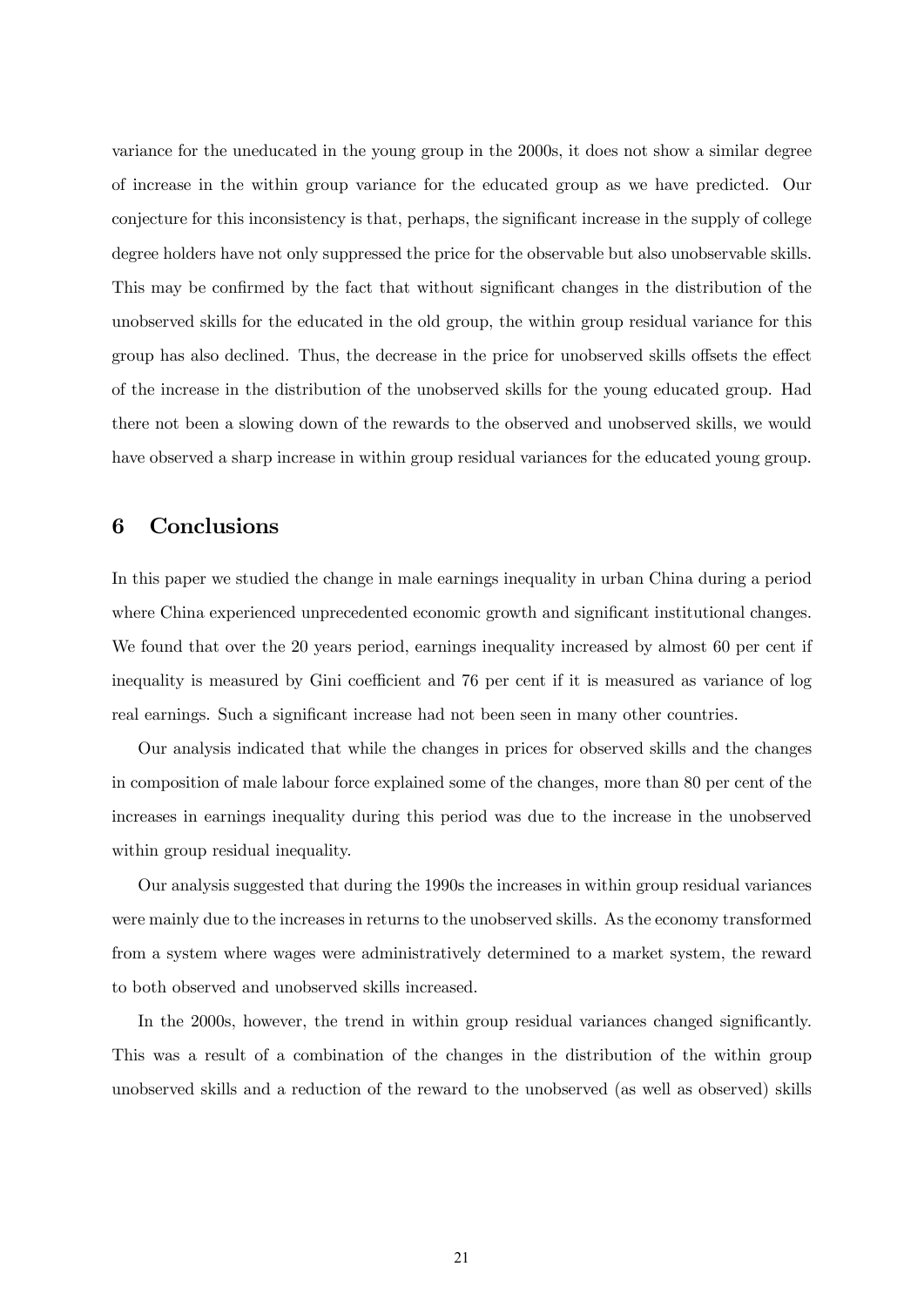due to the over supply of the labour force with college and above degrees. As a result of the significant expansion of the college enrollment from the late 1990s, the within group unobserved skill distribution widened in the educated group and narrowed in the uneducated group. We found that this change in the distribution of within group unobserved skill could, perhaps, explain a large part of the slowing down of the changes in within group residual variances.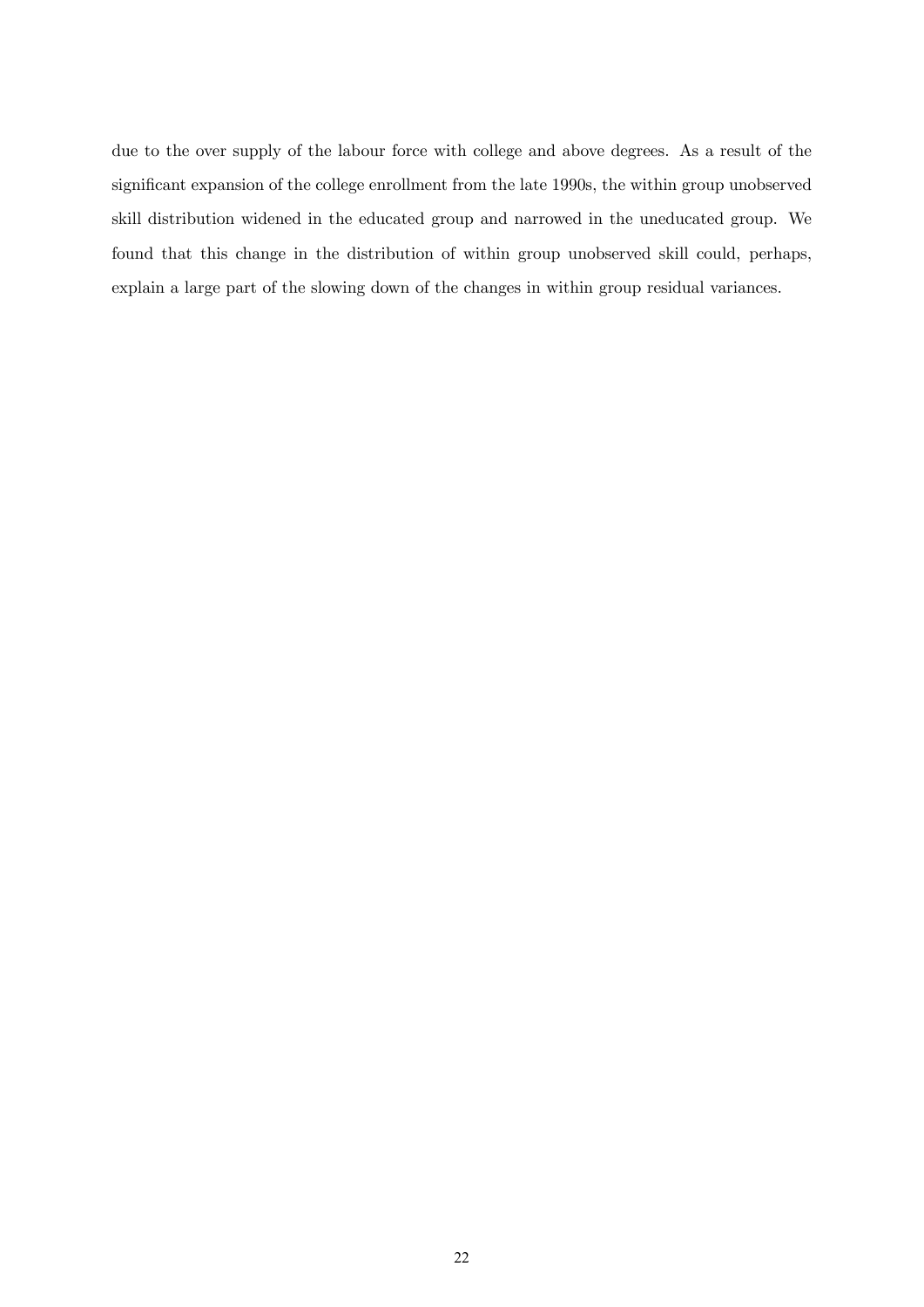### References

- Brandt, Loren and Holz, Carsten A. (2006). "Spatial Price Differences in China: Estimates and Implications." Economic Development and Cultural Change, Vol. 55 (1), pp. 43-86
- Chamon, M. and Prasad, E., 2008, "Why are saving rates of urban households in China rising?", NBER Working Paper Series No. 14546.
- Dickens, W. T. and Katz, L. F., 1987, "Inter-Industry Wage Differences and Industry Characteristics" in K. Lang and J. S. Leonard (eds) Unemployment and the Structure of Labor Markets, Oxford: Basil Blackwell Inc., pp.48-89.
- DiNardo, J., Fortin, N.M., and Lemieux, T., 1996, "Labor market institutions and the distribution of wages, 1973-1992: a semiparametric approach", Econometrica, 64(5), pp.1001-1044.
- Han, T., Wailes, E.J., and Cramer, G.L., 1995, "Rural and urban data collection in the People's Republic of China", in the China Market Data and Information Systems, Proceedings of WCC-101 Symposium, Washington, D.C.
- Fang, C., Zhang, X., and Fan, S., 2002, "Emergence of urban poverty and inequality in China: evidence from household survey", China economic Review, 13, pp.430-443.
- Gibson, J., Huang, J., and Rozelle, S., 2003, "Improving estimates of inequality and poverty from urban China's household income and expenditure survey", Review of Income and Wealth,  $49(1)$ , pp.53-68.
- Gong, C.H. and Meng, X., 2008, "Regional price differences in urban China 1986-2001: Estimation and implication", IZA Discussion Paper No. 3621.
- Juhn, C., Murphy, K.M., and Pierce, B., 1993, "Wage inequality and the rise of returns to skill", Journal of Political Economy, 101(3), pp.410-442.
- Korzec, Michael, 1992, Labor and the Failure of Reform in China, London: MacMillan Press LTD, 1992.
- Lemieux, T., 2002, "Decomposing changes in wage distributions: a unified approach", Canadian Journal of Economics, 35(4), pp.646-688.
- Lemieux, T., 2006, "Increasing residual wage inequality: composition effects, noicy data, or rising demand for skill?", American Economic Review, 96(3), pp.461-498.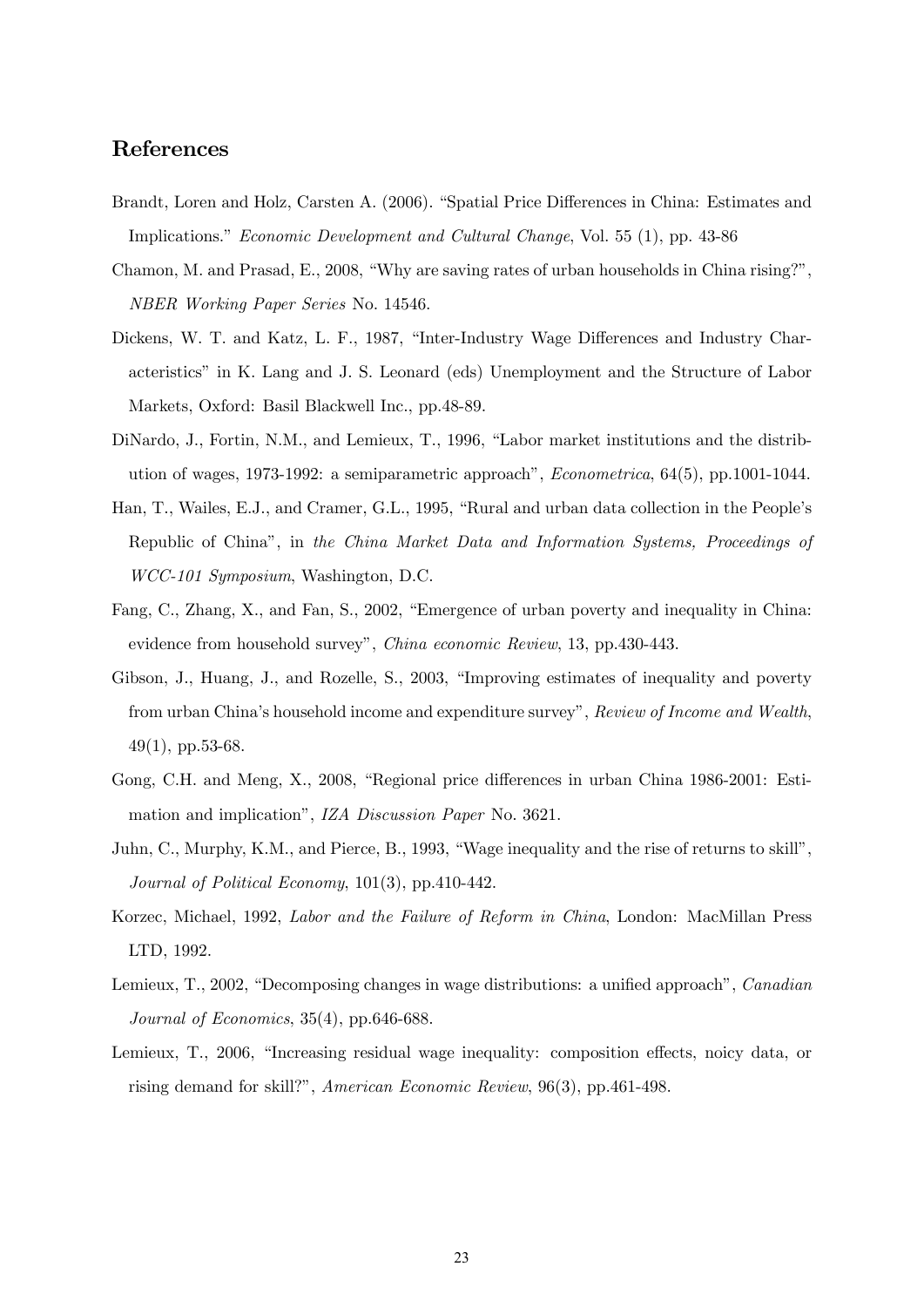- Meng, X. and Kidd, M., 1997 "Wage Determination in China's State Sector in the 1980s", Journal of Comparative Economics, 25(3), pp.403-421.
- Meng, X., 2000, Labour Market Reform in China, Cambridge: Cambridge University Press.
- Meng, X. and Gregory, R. G., 2002, "The impact of interrupted education on subsequent educational attainment: A cost of the Chinese Cultural Revolution", Economic Development and Cultural Change, 50(4), pp.935-959.
- Meng, X., Gregory, R.G. and Wang, Y., 2005, "Poverty, inequality, and growth in urban China, 1986-2000", Journal of Comparative Economics, 33(4), pp 710-729.
- Meng, X. and Gregory, R. G., 2005, "The impact of interrupted education on earnings: the educational cost of the Chinese Cultural Revolution" IZA Discussion Papers, DP No. 2548.
- Meng, X., Gregory, R. and Wan, G., 2007, "China urban poverty and its contributing factors, 1986-2000" Review of Income and Wealth, 53(1), pp.167-189.
- Takahara, Akio, 1992, The Politics of Wage Policy in Post-Revolutionary China, London: MacMillan Press LTD.
- White, Gordon, 1988. "State and Market in China's Labor Reforms", *Journal of Development* Studies, 24, 4:180-202.
- Zhang, J., Zhao, Y., Park, A., and Song, X., 2005, "Economic returns to schooling in urban China, 1988 to 2001", Journal of Comparative Economics, 33, pp.730-752.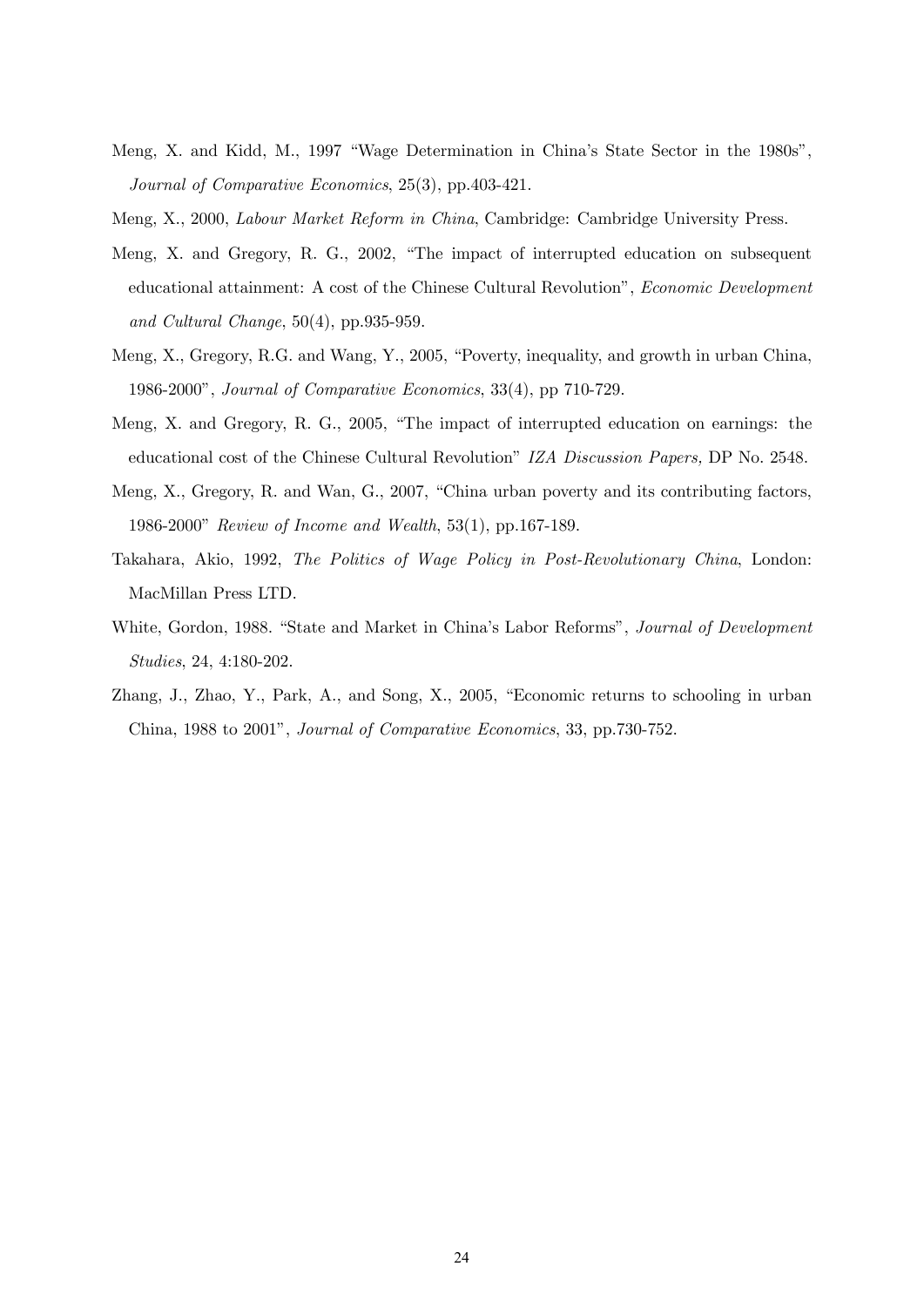| $\frac{1}{2}$                 |       |           |       |           |       |             |       |           |       |        |       |           |       |           |       |           |       |        |         |             |
|-------------------------------|-------|-----------|-------|-----------|-------|-------------|-------|-----------|-------|--------|-------|-----------|-------|-----------|-------|-----------|-------|--------|---------|-------------|
|                               |       | 1988      |       | 1989      |       | <u>1990</u> |       | 1991      |       | 1992   |       | 1993      |       | 1994      |       | 1995      |       | 1996   |         | <u>1997</u> |
|                               | Mean  | <b>SD</b> | Mean  | <b>SD</b> | Mean  | <b>SD</b>   | Mean  | <b>SD</b> | Mean  | -SD    | Mean  | <b>SD</b> | Mean  | <b>SD</b> | Mean  | <b>SD</b> | Mean  | -SD    | Mean SD |             |
| age                           | 39.03 | 10.41     | 39.23 | 10.31     | 39.44 | 10.34       | 38.96 | 9.99      | 39.13 | 10.03  | 39.35 | 9.97      | 39.16 | 9.85      | 39.51 | 9.69      | 39.73 | 9.59   | 39.82   | 9.37        |
| Years of schooling            | 10.95 | 2.89      | 11.11 | 2.92      | 11.23 | 2.87        | 11.39 | 2.92      | 11.52 | 2.73   | 11.58 | 2.67      | 11.72 | 2.68      | 11.77 | 2.65      | 11.78 | 2.62   | 11.77   | 2.63        |
| % with 3 year college & above | 0.16  |           | 0.18  |           | 0.19  |             | 0.21  |           | 0.24  |        | 0.24  |           | 0.26  |           | 0.26  |           | 0.26  |        | 0.26    |             |
| Actual work experience        | 19.40 | 10.44     | 19.96 | 10.35     | 20.29 | 10.38       | 19.85 | 10.09     | 19.95 | 10.15  | 20.20 | 10.04     | 20.11 | 10.00     | 20.46 | 9.82      | 20.68 | 9.78   | 20.71   | 9.65        |
| Potential work experience     | 21.03 | 10.92     | 21.07 | 10.90     | 21.19 | 10.88       | 20.56 | 10.63     | 20.59 | 10.57  | 20.76 | 10.47     | 20.44 | 10.40     | 20.74 | 10.22     | 20.94 | 10.19  | 21.05   | 10.04       |
| log real annual earnings      | 8.27  | 0.52      | 8.25  | 0.50      | 8.32  | 0.48        | 8.37  | 0.47      | 8.51  | 0.48   | 8.56  | 0.54      | 8.63  | 0.61      | 8.67  | 0.60      | 8.69  | 0.61   | 8.72    | 0.64        |
| Real annual earnings          | 4379  | 1978      | 4271  | 1985      | 4537  | 2117        | 4765  | 2369      | 5520  | 3108   | 5991  | 3647      | 6632  | 4349      | 6849  | 4334      | 7052  | 4821   | 7390    | 5150        |
| No. of obs.                   |       | 7,890     |       | 7,087     |       | 7,470       |       | 7,587     |       | 9,845  |       | 9,477     |       | 9,443     |       | 9,357     |       | 9,414  |         | 9,376       |
|                               |       | 1998      |       | 1999      |       | 2000        |       | 2001      |       | 2002   |       | 2003      |       | 2004      |       | 2005      |       | 2006   |         | 2007        |
|                               | Mean  | -SD       | Mean  | -SD       | Mean  | -SD         | Mean  | -SD       | Mean  | -SD    | Mean  | -SD       | Mean  | -SD       | Mean  | <b>SD</b> | Mean  | -SD    | Mean SD |             |
| age                           | 40.09 | 9.26      | 40.42 | 9.12      | 40.31 | 9.30        | 40.98 | 9.13      | 41.55 | 9.00   | 41.81 | 8.93      | 42.19 | 8.93      | 42.01 | 9.08      | 42.38 | 9.01   | 42.36   | 9.16        |
| Years of schooling            | 11.88 | 2.60      | 12.00 | 2.58      | 12.04 | 2.67        | 12.01 | 2.63      | 12.35 | 2.67   | 12.42 | 2.65      | 12.48 | 2.67      | 12.53 | 2.71      | 12.64 | 2.69   | 12.75   | 2.68        |
| % with 3 year college & above | 0.28  |           | 0.29  |           | 0.31  |             | 0.30  |           | 0.36  | 0.48   | 0.37  | 0.48      | 0.38  | 0.48      | 0.39  | 0.49      | 0.40  | 0.49   | 0.42    | 0.49        |
| Actual work experience        | 20.96 | 9.60      | 21.32 | 9.53      | 20.82 | 9.89        | 21.42 | 9.83      | 21.06 | 9.71   | 21.31 | 9.72      | 21.60 | 9.79      | 21.24 | 9.97      | 21.56 | 9.94   | 21.96   | 10.18       |
| Potential work experience     | 21.20 | 9.95      | 21.43 | 9.83      | 21.27 | 10.09       | 21.97 | 9.94      | 22.19 | 9.93   | 22.39 | 9.85      | 22.70 | 9.86      | 22.47 | 10.01     | 22.73 | 9.94   | 22.60   | 10.13       |
| log real annual earnings      | 8.76  | 0.66      | 8.84  | 0.66      | 8.90  | 0.70        | 8.98  | 0.69      | 9.14  | 0.66   | 9.20  | 0.69      | 9.31  | 0.68      | 9.40  | 0.69      | 9.49  | 0.69   | 9.64    | 0.69        |
| Real annual earnings          | 7725  | 5611      | 8318  | 5329      | 9161  | 6768        | 9875  | 7137      | 11320 | 7932   | 12298 | 9203      | 13740 | 10769     | 15196 | 12098     | 16723 | 13473  | 19520   | 18132       |
| No. of obs.                   |       | 9,186     |       | 9,043     |       | 8,841       |       | 8,668     |       | 21,581 |       | 24,411    |       | 25,785    |       | 26,701    |       | 26,967 |         | 24,736      |

**Table 1:** Summary Statistics, 1988‐2007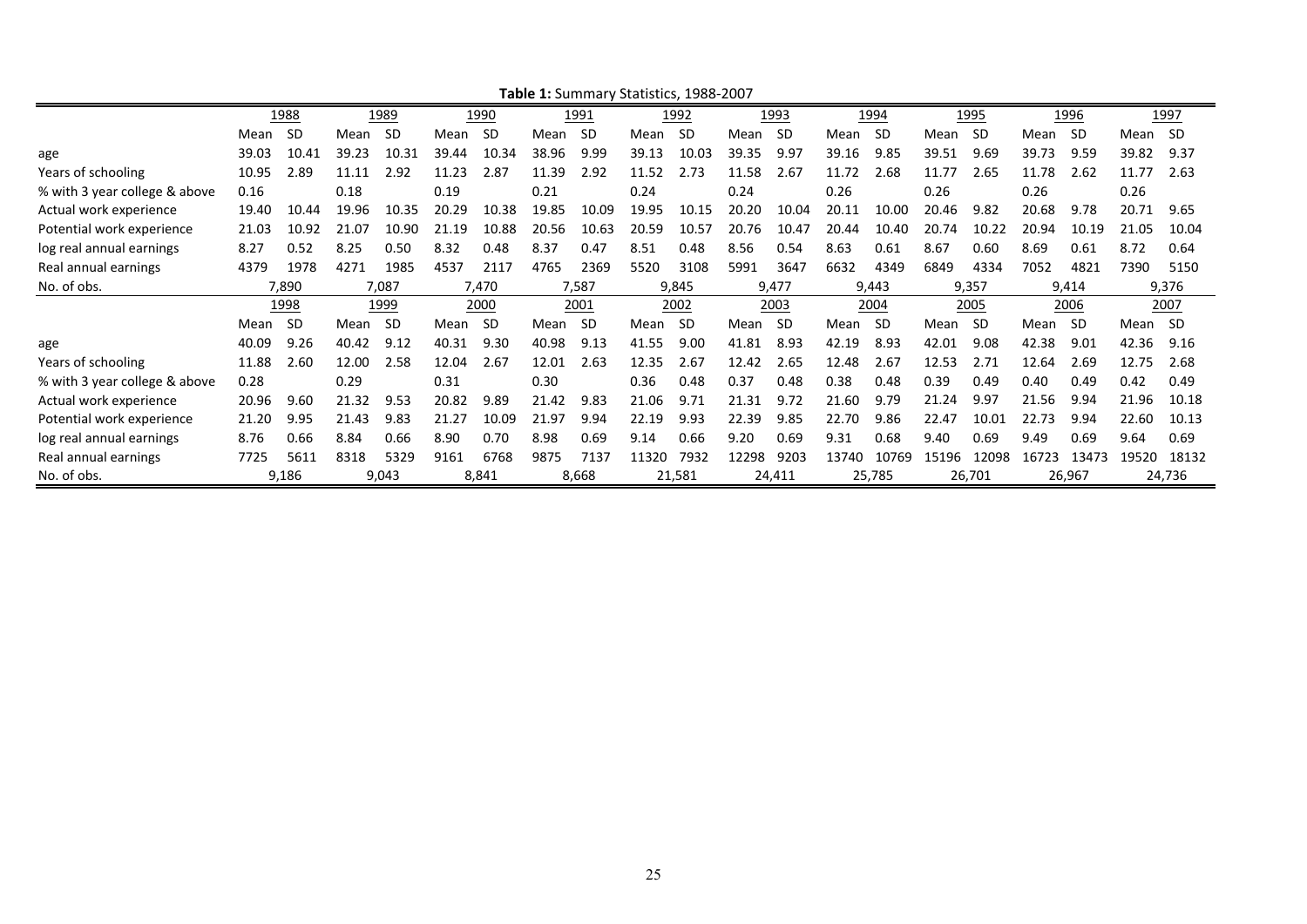|      |                  | 2. Julianuary incubated of carrings incquality, 1900 2007<br>Ratio of 90th to 10th |                   |
|------|------------------|------------------------------------------------------------------------------------|-------------------|
|      | Gini(real annual | percentile of real                                                                 | Variance(log real |
|      | earnings)        | annual earnings                                                                    | annual earnings)  |
| 1988 | 0.232            | 2.879                                                                              | 0.275             |
| 1989 | 0.238            | 2.932                                                                              | 0.247             |
| 1990 | 0.231            | 2.899                                                                              | 0.230             |
| 1991 | 0.234            | 2.739                                                                              | 0.222             |
| 1992 | 0.242            | 2.775                                                                              | 0.233             |
| 1993 | 0.275            | 3.246                                                                              | 0.297             |
| 1994 | 0.309            | 3.917                                                                              | 0.367             |
| 1995 | 0.300            | 3.745                                                                              | 0.356             |
| 1996 | 0.311            | 3.853                                                                              | 0.374             |
| 1997 | 0.320            | 4.011                                                                              | 0.413             |
| 1998 | 0.327            | 4.216                                                                              | 0.430             |
| 1999 | 0.316            | 4.292                                                                              | 0.436             |
| 2000 | 0.341            | 4.881                                                                              | 0.490             |
| 2001 | 0.340            | 4.769                                                                              | 0.472             |
| 2002 | 0.323            | 4.539                                                                              | 0.420             |
| 2003 | 0.354            | 5.362                                                                              | 0.541             |
| 2004 | 0.362            | 5.238                                                                              | 0.506             |
| 2005 | 0.369            | 5.530                                                                              | 0.524             |
| 2006 | 0.367            | 5.493                                                                              | 0.502             |
| 2007 | 0.368            | 5.384                                                                              | 0.483             |

**Table 2:** Summary measures of earnings inequality, 1988‐2007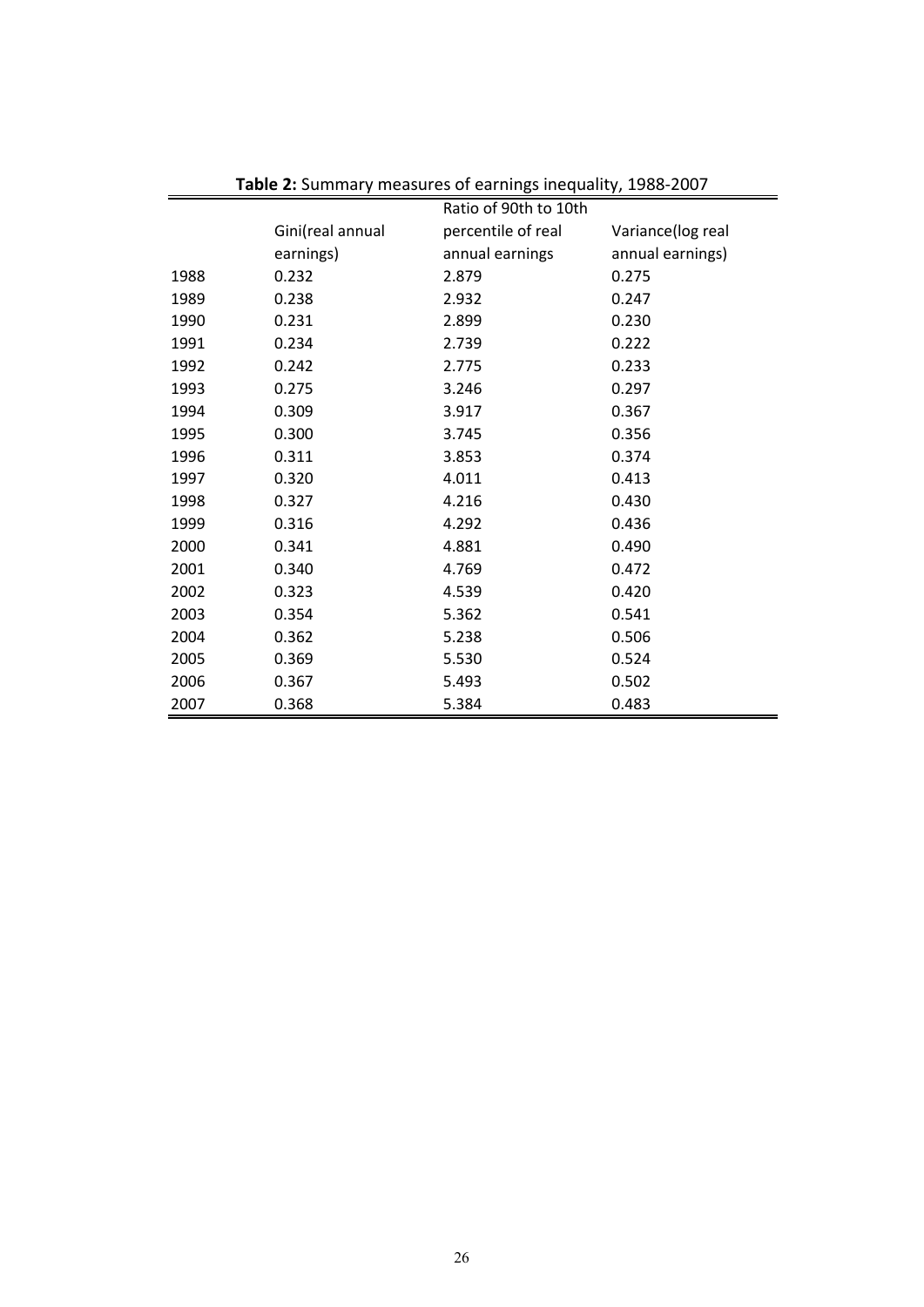|                           | 1988        | 1989        | 1990       | 1991        | 1992        | 1993        | 1994        | 1995        | 1996        | 1997        |
|---------------------------|-------------|-------------|------------|-------------|-------------|-------------|-------------|-------------|-------------|-------------|
| Experience 11-20 years    | $0.364***$  | $0.346***$  | $0.361***$ | $0.286***$  | $0.267***$  | $0.287***$  | $0.270***$  | $0.278***$  | $0.279***$  | $0.264***$  |
|                           | [0.0108]    | [0.0119]    | [0.0109]   | [0.0107]    | [0.00949]   | [0.0114]    | [0.0128]    | [0.0131]    | [0.0136]    | [0.0146]    |
| Experience 21-30 years    | $0.484***$  | $0.467***$  | $0.493***$ | $0.422***$  | $0.402***$  | $0.436***$  | $0.439***$  | $0.415***$  | $0.404***$  | $0.390***$  |
|                           | [0.0117]    | [0.0124]    | [0.0110]   | [0.0108]    | [0.00947]   | [0.0112]    | [0.0130]    | [0.0132]    | [0.0135]    | [0.0143]    |
| Experience >30 years      | $0.548***$  | $0.539***$  | $0.577***$ | $0.494***$  | $0.475***$  | $0.496***$  | $0.507***$  | $0.484***$  | $0.490***$  | $0.452***$  |
|                           | [0.0130]    | [0.0135]    | [0.0121]   | [0.0124]    | [0.0110]    | [0.0131]    | [0.0152]    | [0.0153]    | [0.0157]    | [0.0170]    |
| College                   | $0.127***$  | $0.146***$  | $0.164***$ | $0.172***$  | $0.196***$  | $0.239***$  | $0.306***$  | $0.253***$  | $0.269***$  | $0.256***$  |
|                           | [0.0115]    | [0.0118]    | [0.0104]   | [0.00997]   | [0.00860]   | [0.0101]    | [0.0116]    | [0.0116]    | [0.0119]    | [0.0126]    |
| Technical school          | $0.0683***$ | $0.0821***$ | $0.122***$ | $0.125***$  | $0.128***$  | $0.149***$  | $0.192***$  | $0.164***$  | $0.170***$  | $0.152***$  |
|                           | [0.0130]    | [0.0139]    | [0.0120]   | [0.0116]    | [0.0103]    | [0.0121]    | [0.0141]    | [0.0143]    | [0.0146]    | [0.0159]    |
| Senior high school        | $0.0210**$  | 0.016       | 0.0146     | $0.0413***$ | $0.0470***$ | $0.0698***$ | $0.0889***$ | $0.0678***$ | $0.0834***$ | $0.0895***$ |
|                           | [0.0103]    | [0.0108]    | [0.00955]  | [0.00945]   | [0.00856]   | [0.0101]    | [0.0119]    | [0.0117]    | [0.0119]    | [0.0126]    |
| <b>Provincial dummies</b> | Yes         | Yes         | Yes        | Yes         | Yes         | Yes         | Yes         | Yes         | Yes         | Yes         |
| Observations              | 7729        | 6941        | 7317       | 7435        | 9648        | 9288        | 9254        | 9170        | 9220        | 9184        |
| R-squared                 | 0.35        | 0.33        | 0.39       | 0.38        | 0.38        | 0.37        | 0.36        | 0.33        | 0.33        | 0.32        |
|                           |             |             |            |             |             |             |             |             |             |             |
|                           | 1998        | 1999        | 2000       | 2001        | 2002        | 2003        | 2004        | 2005        | 2006        | 2007        |
| Experience 11-20 years    | $0.275***$  | $0.251***$  | $0.278***$ | $0.278***$  | $0.254***$  | $0.292***$  | $0.308***$  | $0.268***$  | $0.288***$  | $0.281***$  |
|                           | [0.0155]    | [0.0162]    | [0.0171]   | [0.0181]    | [0.0110]    | [0.0113]    | [0.0108]    | [0.0106]    | [0.0107]    | [0.0111]    |
| Experience 21-30 years    | $0.397***$  | $0.362***$  | $0.386***$ | $0.383***$  | $0.328***$  | $0.352***$  | $0.343***$  | $0.317***$  | $0.325***$  | $0.342***$  |
|                           | [0.0151]    | [0.0158]    | [0.0167]   | [0.0175]    | [0.0107]    | [0.0109]    | [0.0105]    | [0.0104]    | [0.0106]    | [0.0109]    |
| Experience >30 years      | $0.459***$  | $0.420***$  | $0.437***$ | $0.411***$  | $0.387***$  | $0.403***$  | $0.391***$  | $0.343***$  | $0.339***$  | $0.345***$  |
|                           | [0.0185]    | [0.0180]    | [0.0188]   | [0.0190]    | [0.0120]    | [0.0121]    | [0.0117]    | [0.0117]    | [0.0115]    | [0.0116]    |
| College                   | $0.324***$  | $0.387***$  | $0.448***$ | $0.462***$  | $0.486***$  | $0.521***$  | $0.522***$  | $0.534***$  | $0.511***$  | $0.555***$  |
|                           | [0.0133]    | [0.0136]    | [0.0149]   | [0.0151]    | [0.00938]   | [0.00964]   | [0.00920]   | [0.00923]   | [0.00922]   | [0.00950]   |
| <b>Technical school</b>   | $0.189***$  | $0.236***$  | $0.276***$ | $0.249***$  | $0.255***$  | $0.274***$  | $0.276***$  | $0.270***$  | $0.266***$  | $0.274***$  |
|                           | [0.0166]    | [0.0172]    | [0.0194]   | [0.0196]    | [0.0121]    | [0.0125]    | [0.0120]    | [0.0124]    | [0.0124]    | [0.0130]    |
| Senior high school        | $0.104***$  | $0.142***$  | $0.144***$ | $0.179***$  | $0.162***$  | $0.161***$  | $0.163***$  | $0.171***$  | $0.151***$  | $0.170***$  |
|                           | [0.0134]    | [0.0139]    | [0.0155]   | [0.0154]    | [0.00999]   | [0.0102]    | [0.00986]   | [0.0101]    | [0.0100]    | [0.0103]    |
| <b>Provincial dummies</b> | Yes         | Yes         | Yes        | Yes         | Yes         | Yes         | Yes         | Yes         | Yes         | Yes         |
| Observations              | 9002        | 8861        | 8662       | 8490        | 20926       | 23667       | 25002       | 25878       | 26149       | 24240       |

**Table 3:** Selected regression results from the baseline model, 1988‐2007

Standard errors in brackets

\*\*\* p<0.01, \*\* p<0.05, \* p<0.1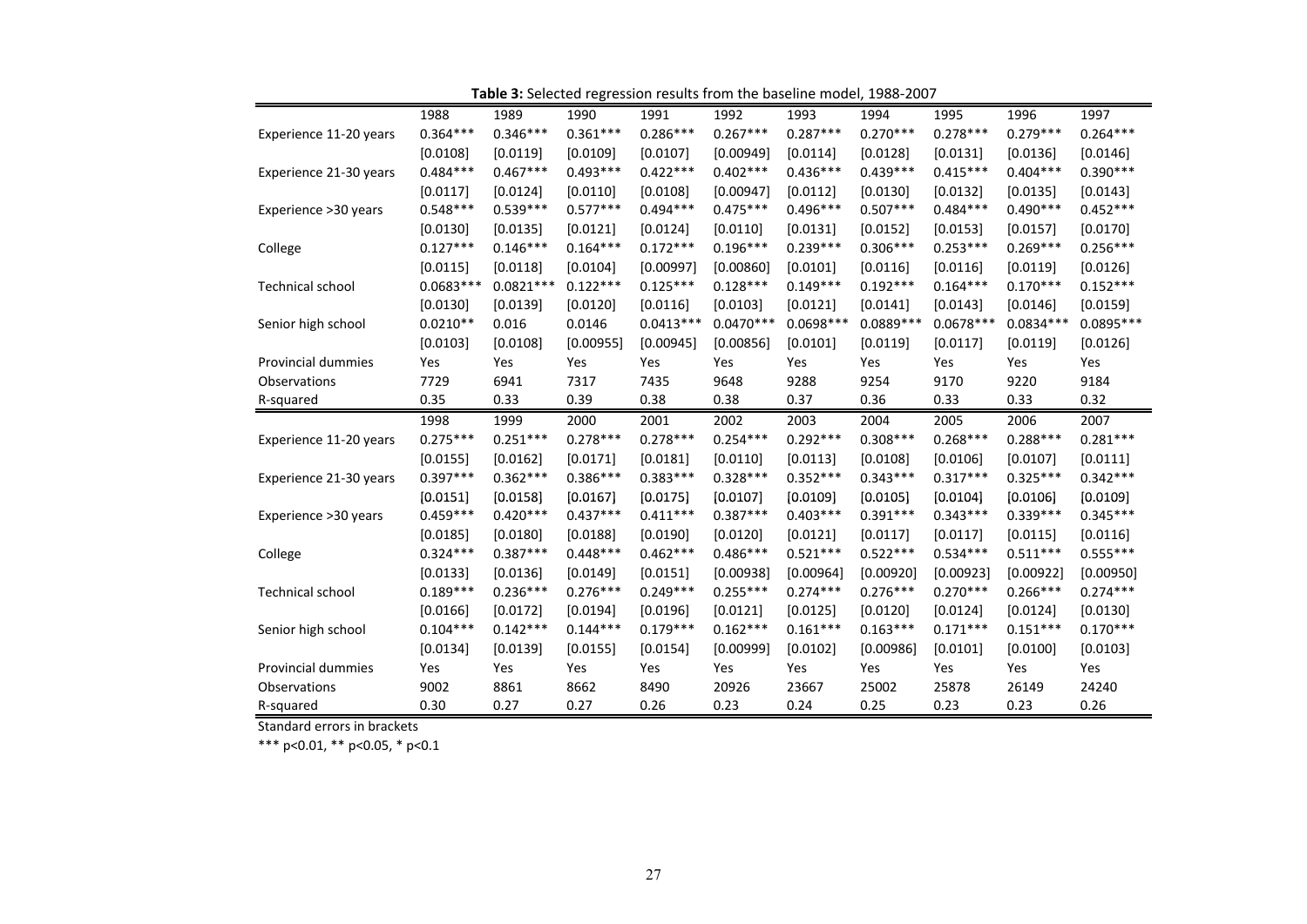|                        | 1988          | 1989          | 1990          | 1991          | 1992          | 1993           | 1994           | 1995           | 1996           | 1997           |
|------------------------|---------------|---------------|---------------|---------------|---------------|----------------|----------------|----------------|----------------|----------------|
| State sector emp.      | $0.125***$    | 0.018         | 0.043         | $0.162***$    | $-0.070**$    | $-0.137***$    | $-0.110***$    | $-0.081***$    | $-0.095***$    | $-0.090***$    |
|                        | [0.0336]      | [0.0343]      | [0.0341]      | [0.0352]      | [0.0293]      | [0.0291]       | [0.0259]       | [0.0257]       | [0.0241]       | [0.0216]       |
| Experience 11-20 years | $0.360***$    | $0.346***$    | $0.360***$    | $0.284***$    | $0.269***$    | $0.290***$     | $0.272***$     | $0.280***$     | $0.283***$     | $0.267***$     |
|                        | [0.0109]      | [0.0119]      | [0.0109]      | [0.0106]      | [0.00951]     | [0.0114]       | [0.0128]       | [0.0131]       | [0.0136]       | [0.0146]       |
| Experience 21-30 years | $0.480***$    | $0.467***$    | $0.493***$    | $0.419***$    | $0.404***$    | $0.440***$     | $0.443***$     | $0.418***$     | $0.409***$     | $0.395***$     |
|                        | [0.0118]      | [0.0124]      | [0.0110]      | [0.0108]      | [0.00950]     | [0.0112]       | [0.0130]       | [0.0132]       | [0.0135]       | [0.0143]       |
| Experience >30 years   | $0.546***$    | $0.539***$    | $0.577***$    | $0.495***$    | $0.477***$    | $0.500***$     | $0.511***$     | $0.488***$     | $0.496***$     | $0.458***$     |
|                        | [0.0130]      | [0.0135]      | [0.0121]      | [0.0123]      | [0.0110]      | [0.0131]       | [0.0153]       | [0.0153]       | [0.0158]       | [0.0171]       |
| College                | $0.124***$    | $0.146***$    | $0.163***$    | $0.169***$    | $0.197***$    | $0.241***$     | $0.308***$     | $0.256***$     | $0.272***$     | $0.261***$     |
|                        | [0.0115]      | [0.0118]      | [0.0104]      | [0.00998]     | [0.00860]     | [0.0101]       | [0.0116]       | [0.0116]       | [0.0119]       | [0.0126]       |
| Technical school       | $0.0659***$   | $0.0818***$   | $0.121***$    | $0.122***$    | $0.128***$    | $0.151***$     | $0.194***$     | $0.166***$     | $0.173***$     | $0.157***$     |
|                        | [0.0130]      | [0.0139]      | [0.0121]      | [0.0116]      | [0.0103]      | [0.0121]       | [0.0141]       | [0.0143]       | [0.0146]       | [0.0159]       |
| Senior high school     | $0.0187*$     | 0.0157        | 0.0141        | $0.0390***$   | $0.0473***$   | $0.0707***$    | $0.0890***$    | $0.0687***$    | $0.0844***$    | $0.0918***$    |
|                        | [0.0103]      | [0.0108]      | [0.00955]     | [0.00945]     | [0.00856]     | [0.0101]       | [0.0119]       | [0.0117]       | [0.0119]       | [0.0126]       |
| Provincial dummies     | Yes           | Yes           | Yes           | Yes           | Yes           | Yes            | Yes            | Yes            | Yes            | Yes            |
| <b>Observations</b>    | 7729          | 6941          | 7317          | 7435          | 9648          | 9288           | 9254           | 9170           | 9220           | 9184           |
| R-squared              | 0.347         | 0.33          | 0.387         | 0.377         | 0.383         | 0.373          | 0.361          | 0.335          | 0.334          | 0.317          |
|                        |               |               |               |               |               |                |                |                |                |                |
|                        | 1998          | 1999          | 2000          | 2001          | 2002          | 2003           | 2004           | 2005           | 2006           | 2007           |
| State sector emp.      | $-0.005$      | 0.006         | $-0.007$      | $0.045***$    | $0.143***$    | $0.180***$     | $0.204***$     | $0.227***$     | $0.205***$     | $0.198***$     |
|                        | [0.0206]      | [0.0184]      | [0.0174]      | [0.0168]      | [0.00913]     | [0.00895]      | [0.00814]      | [0.00789]      | [0.00768]      | [0.00774]      |
| Experience 11-20 years | $0.275***$    | $0.251***$    | $0.279***$    | $0.272***$    | $0.239***$    | $0.270***$     | $0.281***$     | $0.238***$     | $0.264***$     | $0.256***$     |
|                        | [0.0156]      | [0.0162]      | [0.0172]      | [0.0182]      | [0.0109]      | [0.0112]       | [0.0108]       | [0.0105]       | [0.0106]       | [0.0110]       |
| Experience 21-30 years | $0.398***$    | $0.361***$    | $0.387***$    | $0.374***$    | $0.306***$    | $0.322***$     | $0.305***$     | $0.271***$     | $0.289***$     | $0.301***$     |
|                        | [0.0152]      | [0.0159]      | [0.0169]      | [0.0178]      | [0.0107]      | [0.0110]       | [0.0105]       | [0.0104]       | [0.0105]       | [0.0109]       |
| Experience >30 years   | $0.460***$    | $0.419***$    | $0.438***$    | $0.402***$    | $0.353***$    | $0.357***$     | $0.338***$     | $0.278***$     | $0.284***$     | $0.291***$     |
|                        | [0.0185]      | [0.0182]      | [0.0191]      | [0.0193]      | [0.0121]      | [0.0122]       | [0.0117]       | [0.0117]       | [0.0116]       | [0.0117]       |
| College                | $0.324***$    | $0.386***$    | $0.449***$    | $0.455***$    | $0.451***$    | $0.474***$     | $0.469***$     | $0.463***$     | $0.445***$     | $0.487***$     |
|                        | [0.0134]      | [0.0138]      | [0.0151]      | [0.0154]      | [0.00958]     | [0.00983]      | [0.00933]      | [0.00941]      | [0.00943]      | [0.00975]      |
| Technical school       | $0.189***$    | $0.235***$    | $0.277***$    | $0.244***$    | $0.233***$    | $0.240***$     | $0.239***$     | $0.226***$     | $0.226***$     | $0.235***$     |
|                        | [0.0166]      | [0.0173]      | [0.0196]      | [0.0197]      | [0.0122]      | [0.0125]       | [0.0120]       | [0.0123]       | [0.0123]       | [0.0129]       |
| Senior high school     | $0.104***$    | $0.142***$    | $0.144***$    | $0.177***$    | $0.149***$    | $0.143***$     | $0.144***$     | $0.150***$     | $0.130***$     | $0.147***$     |
|                        | [0.0134]      | [0.0139]      | [0.0155]      | [0.0154]      | [0.00997]     | [0.0102]       | [0.00977]      | [0.00996]      | [0.00994]      | [0.0102]       |
| Provincial dummies     | Yes           | Yes           | Yes           | Yes           | Yes           | Yes            | Yes            | Yes            | Yes            | Yes            |
| Observations           | 9002<br>0.296 | 8861<br>0.274 | 8662<br>0.265 | 8490<br>0.257 | 20926<br>0.24 | 23667<br>0.255 | 25002<br>0.266 | 25878<br>0.255 | 26149<br>0.253 | 24240<br>0.275 |

**Table 4:** Selected regression results from the extended model, 1988‐2007

\*\*\* p<0.01, \*\* p<0.05, \* p<0.1

Standard errors in brackets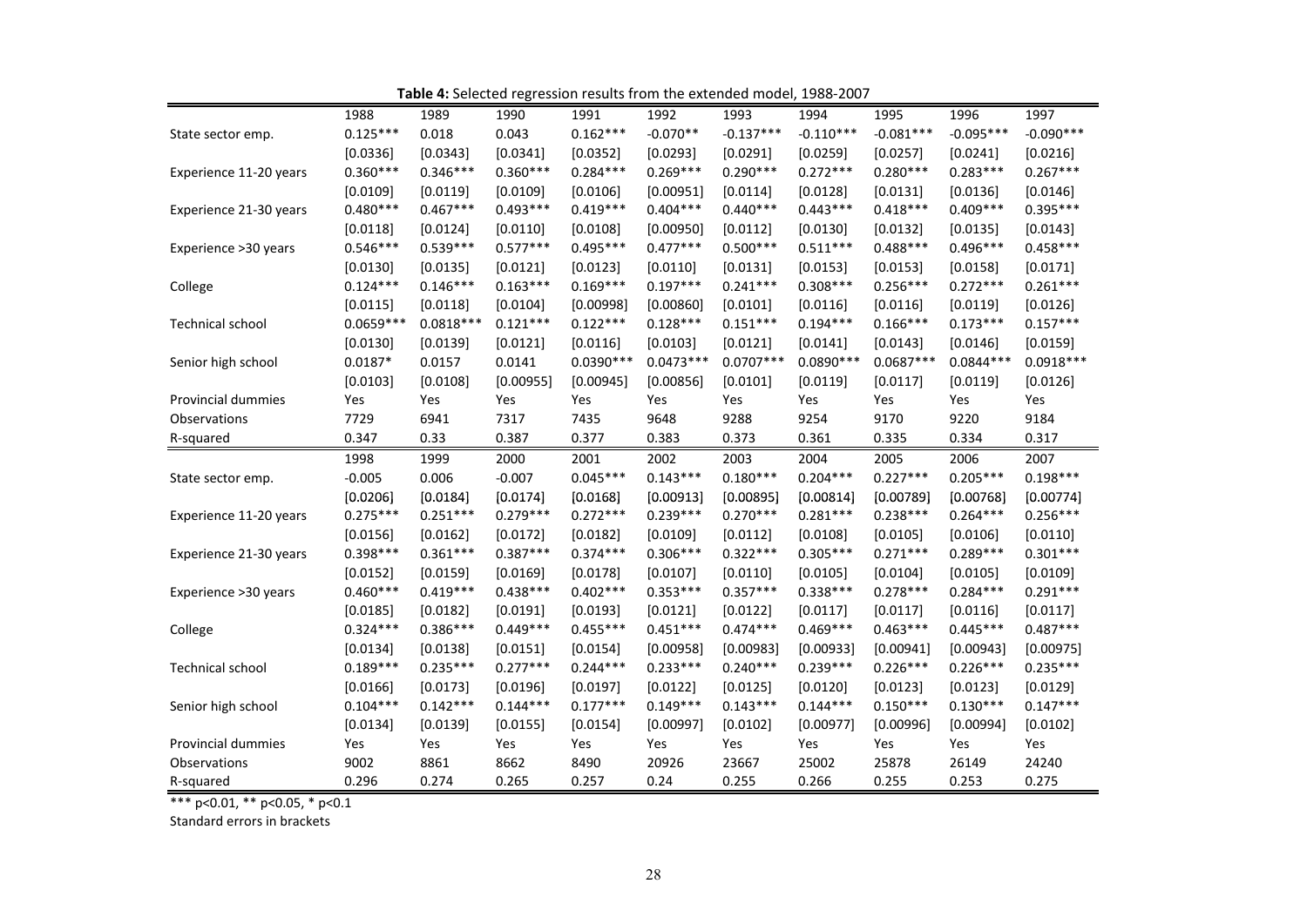|                                    |           |        |           |         | <b>Table 5:</b> Decomposition of the variance of log annual earnings |        |           |        |           |         |
|------------------------------------|-----------|--------|-----------|---------|----------------------------------------------------------------------|--------|-----------|--------|-----------|---------|
|                                    | 2007-1988 |        | 1993-1988 |         | 1998-1993                                                            |        | 2003-1998 |        | 2007-2003 |         |
| Basic model, 1988 as the base year | Mean      | %      | Mean      | %       | Mean                                                                 | %      | Mean      | %      | Mean      | %       |
| Total actual difference            | 0.204     |        | 0.024     |         | 0.109                                                                |        | 0.076     |        | $-0.004$  |         |
| Observable price difference        | 0.046     | 23%    | 0.021     | 89%     | 0.020                                                                | 18%    | 0.004     | 5%     | 0.002     | -40%    |
| Composition                        | $-0.027$  | $-13%$ | $-0.019$  | -78%    | $-0.014$                                                             | $-13%$ | $-0.009$  | $-12%$ | 0.015     | $-328%$ |
| Within variance                    | 0.185     | 91%    | 0.021     | 89%     | 0.103                                                                | 95%    | 0.081     | 107%   | $-0.021$  | 468%    |
| Basic model, 2007 as base year     |           |        |           |         |                                                                      |        |           |        |           |         |
| Observable price difference        | 0.031     | 15%    | 0.012     | 49%     | 0.021                                                                | 19%    | 0.002     | 3%     | $-0.003$  | 68%     |
| Composition                        | $-0.008$  | $-4%$  | 0.005     | 21%     | $-0.008$                                                             | $-7%$  | $-0.007$  | $-10%$ | 0.002     | $-55%$  |
| Within variance                    | 0.180     | 88%    | 0.007     | 30%     | 0.096                                                                | 88%    | 0.081     | 107%   | $-0.004$  | 87%     |
| Extended model, 2007 as base year  |           |        |           |         |                                                                      |        |           |        |           |         |
| Observable price difference        | 0.026     | 12%    | 0.014     | 57%     | 0.017                                                                | 15%    | $-0.003$  | $-4%$  | $-0.005$  | 111%    |
| Composition                        | 0.047     | 23%    | 0.056     | 234%    | $-0.002$                                                             | $-2%$  | 0.038     | 51%    | 0.021     | $-473%$ |
| Within variance                    | 0.136     | 65%    | $-0.046$  | $-191%$ | 0.094                                                                | 87%    | 0.040     | 53%    | $-0.021$  | 462%    |

| <b>Table 5:</b> Decomposition of the variance of log annual earnings |  |  |
|----------------------------------------------------------------------|--|--|
|                                                                      |  |  |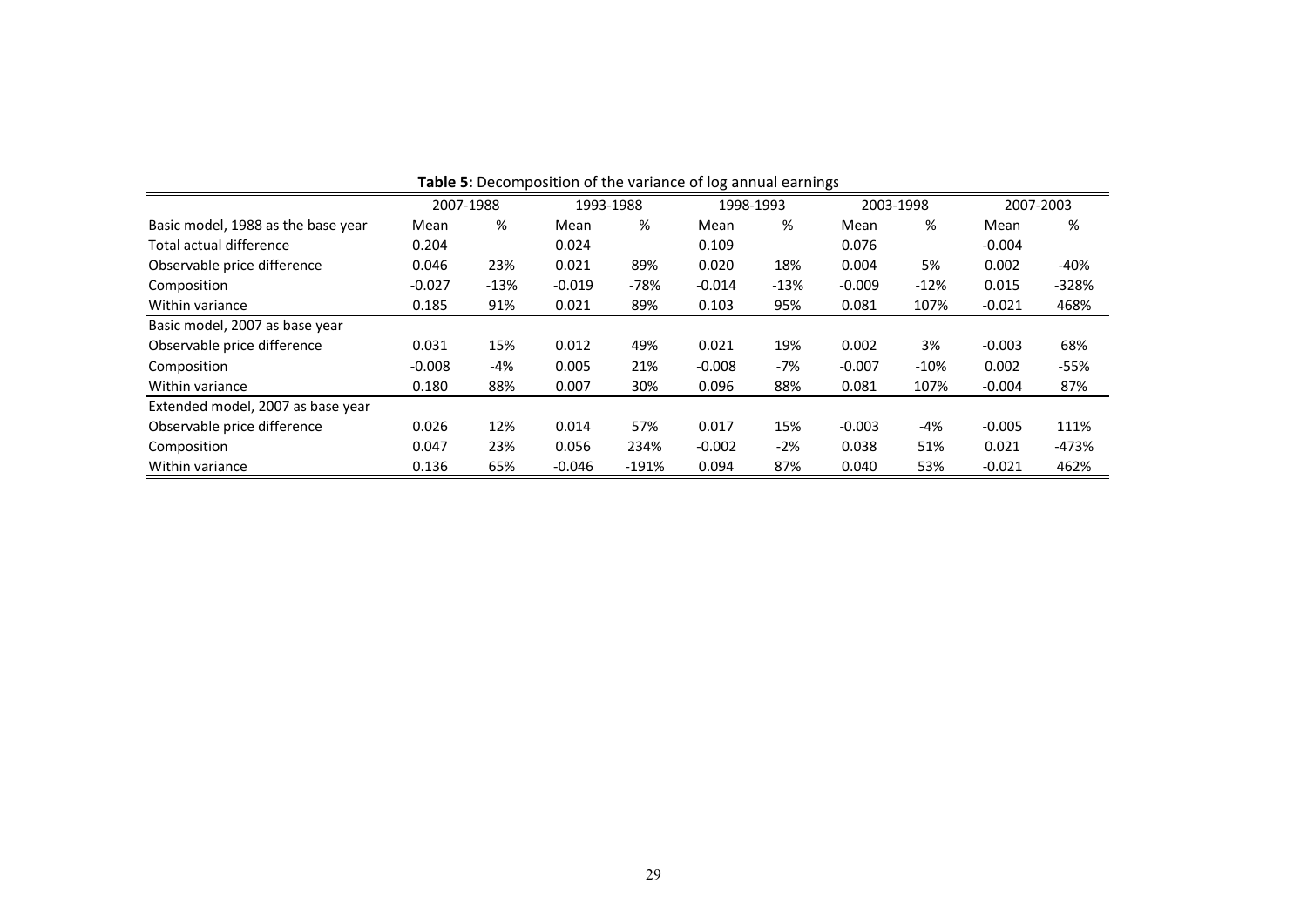

**Figure 1:** Various aspect of urban labour supply and demand

Notes: Data for Panel A, B, E, and F are for 16 provinces using Urban Household Income and Expenditure Survey (UHIES) 1986‐2007. For Pane C, the series for the non‐labour force is from UHIES and the series for migration is from World Bank (2009). For Pane D the data are obtained from Educational Statistical Yearbook of China (Various years).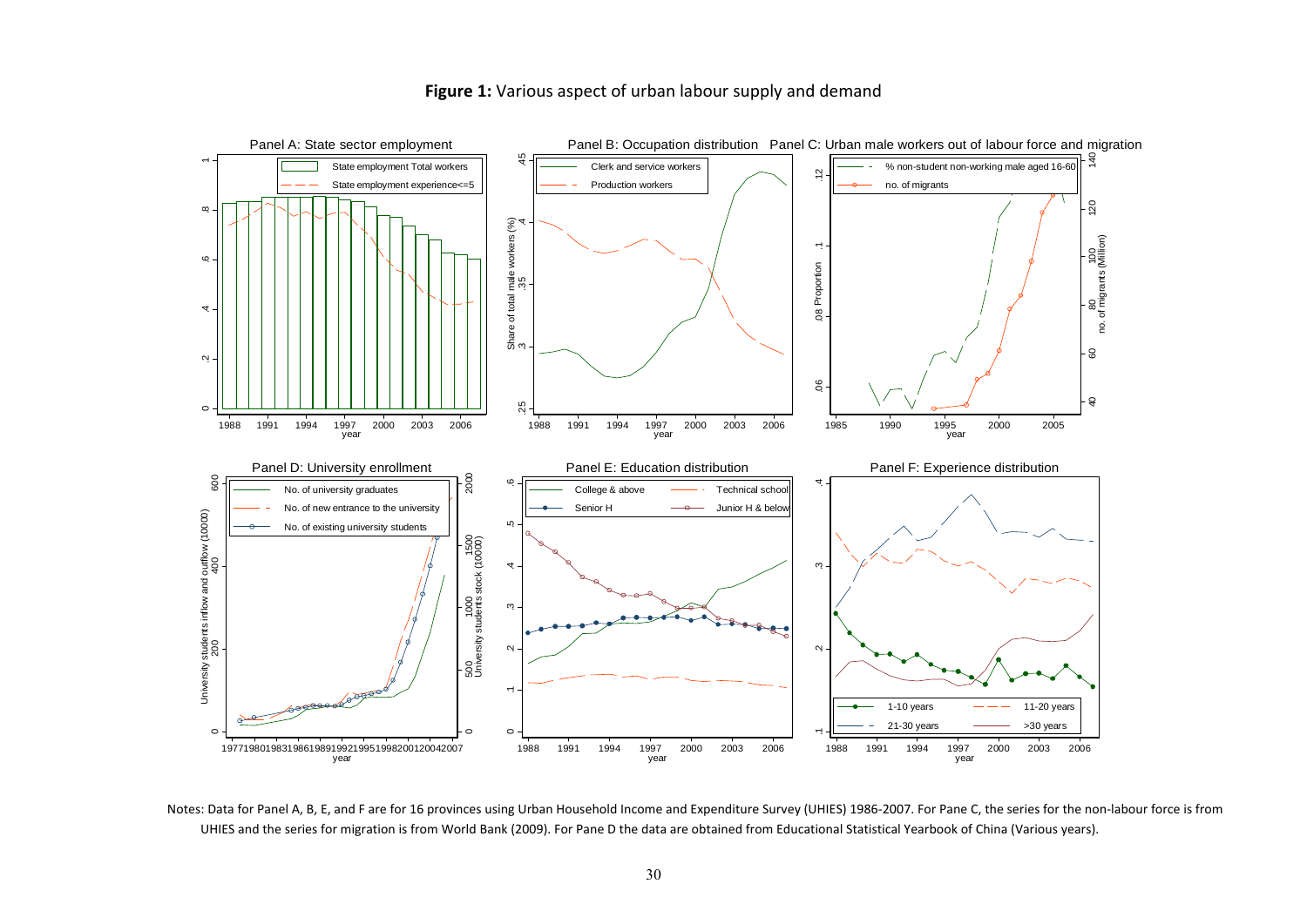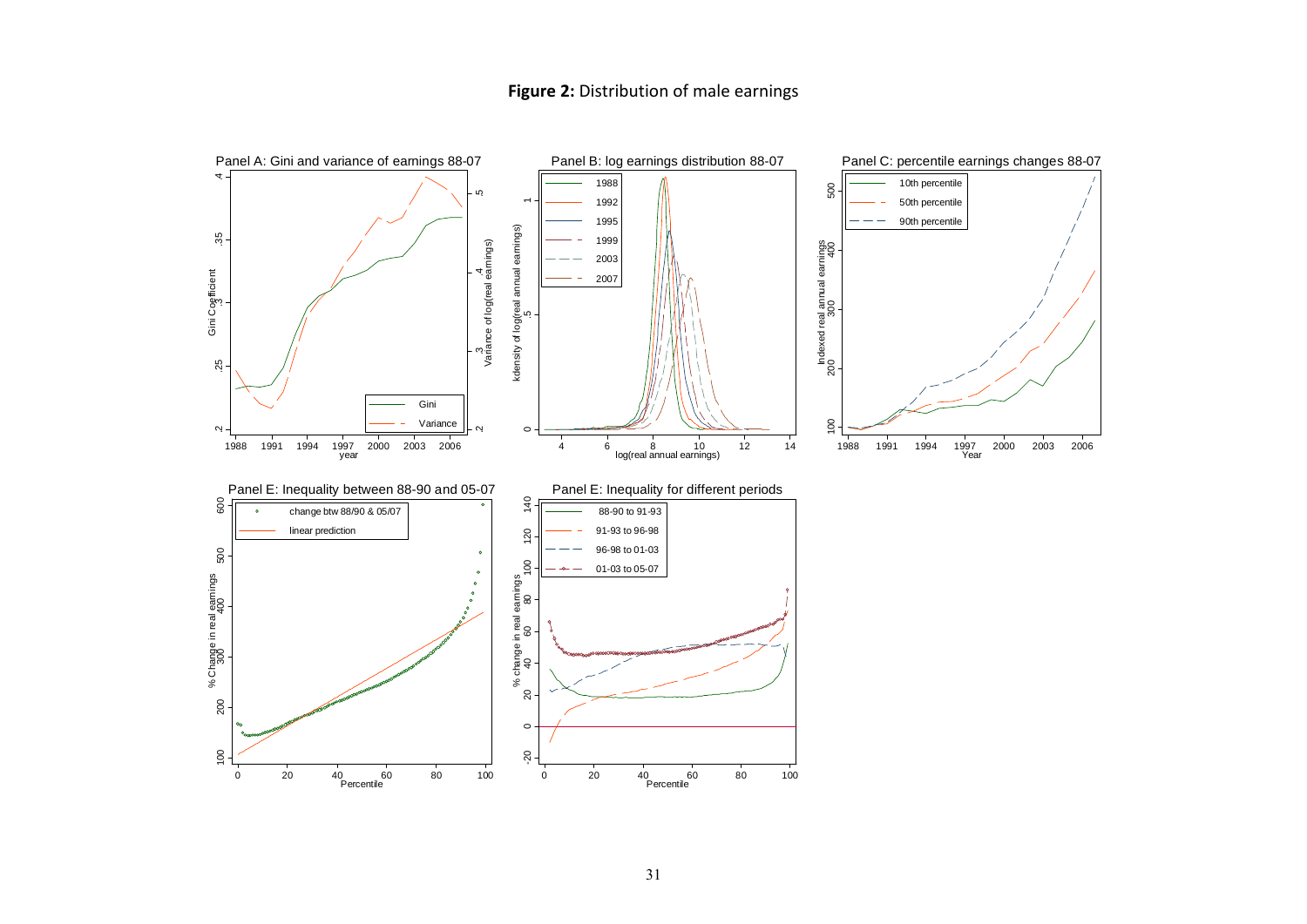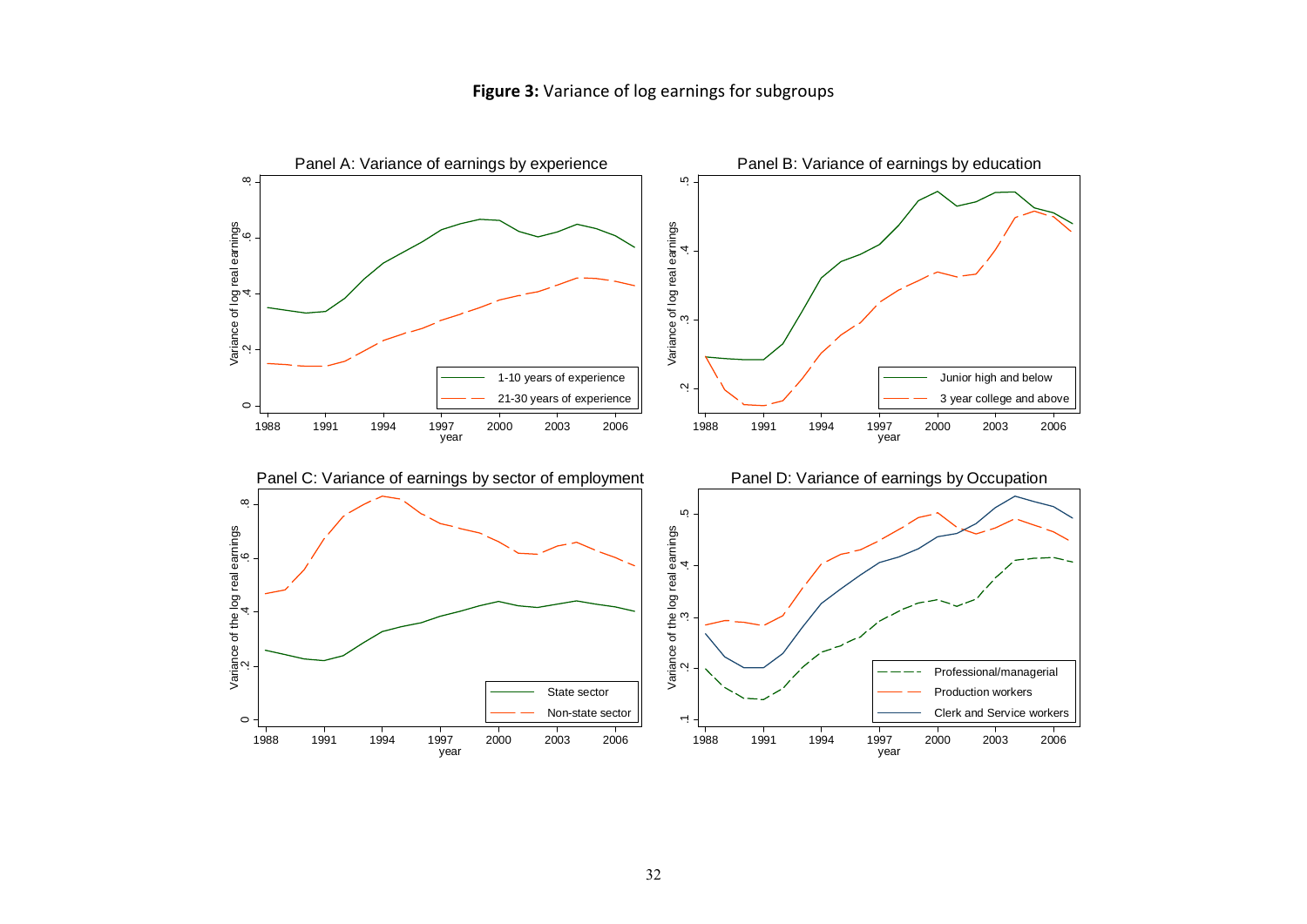

# **Figure 4:** Change in returns to observable characteristics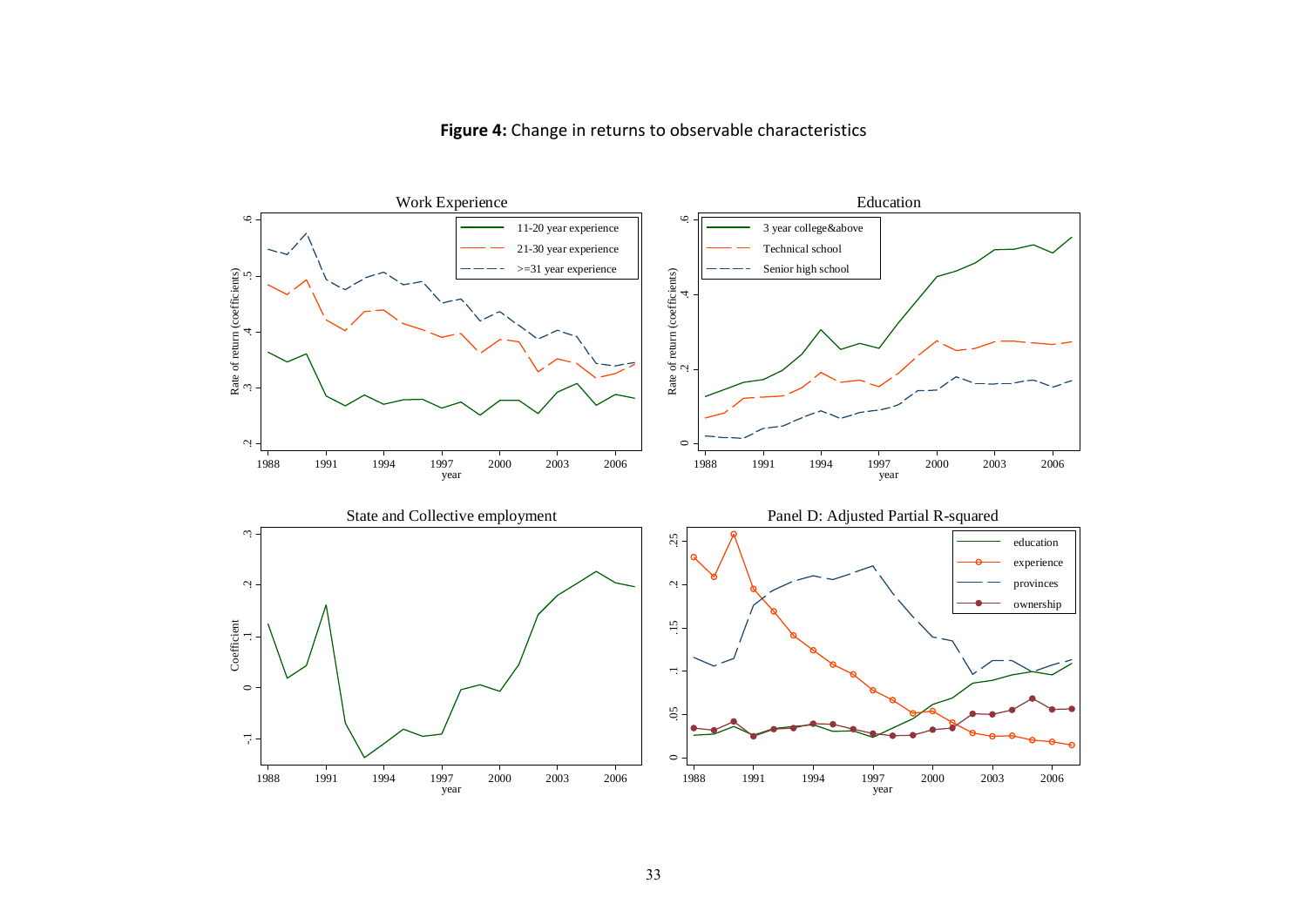# **Figure 5:** Variance decomposition (Blinder‐Oaxca decomposition)

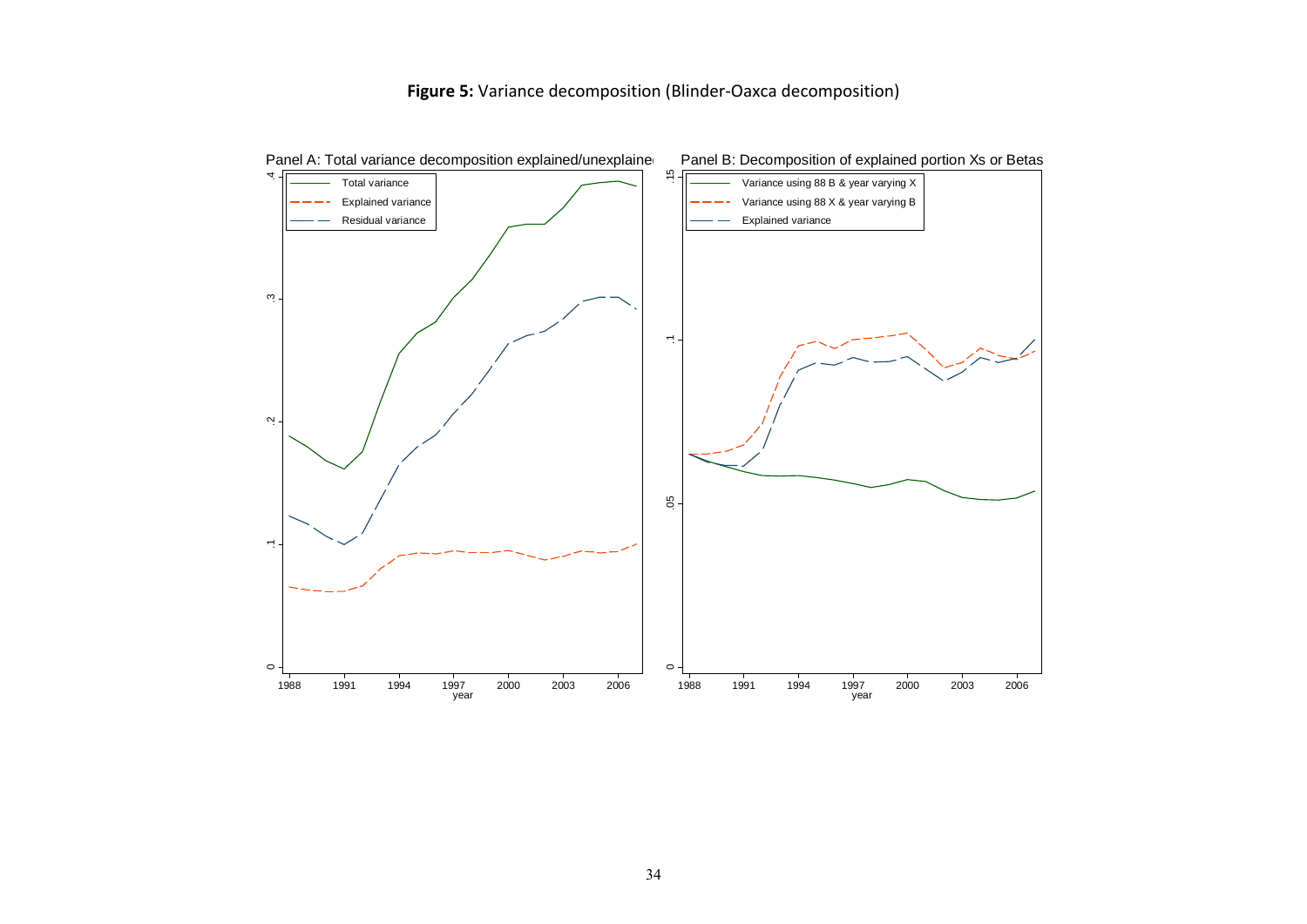

**Figure 6:** Decomposition of the change in log earnings variance

1988

1991 1994 1997 2000 2003 2006 Year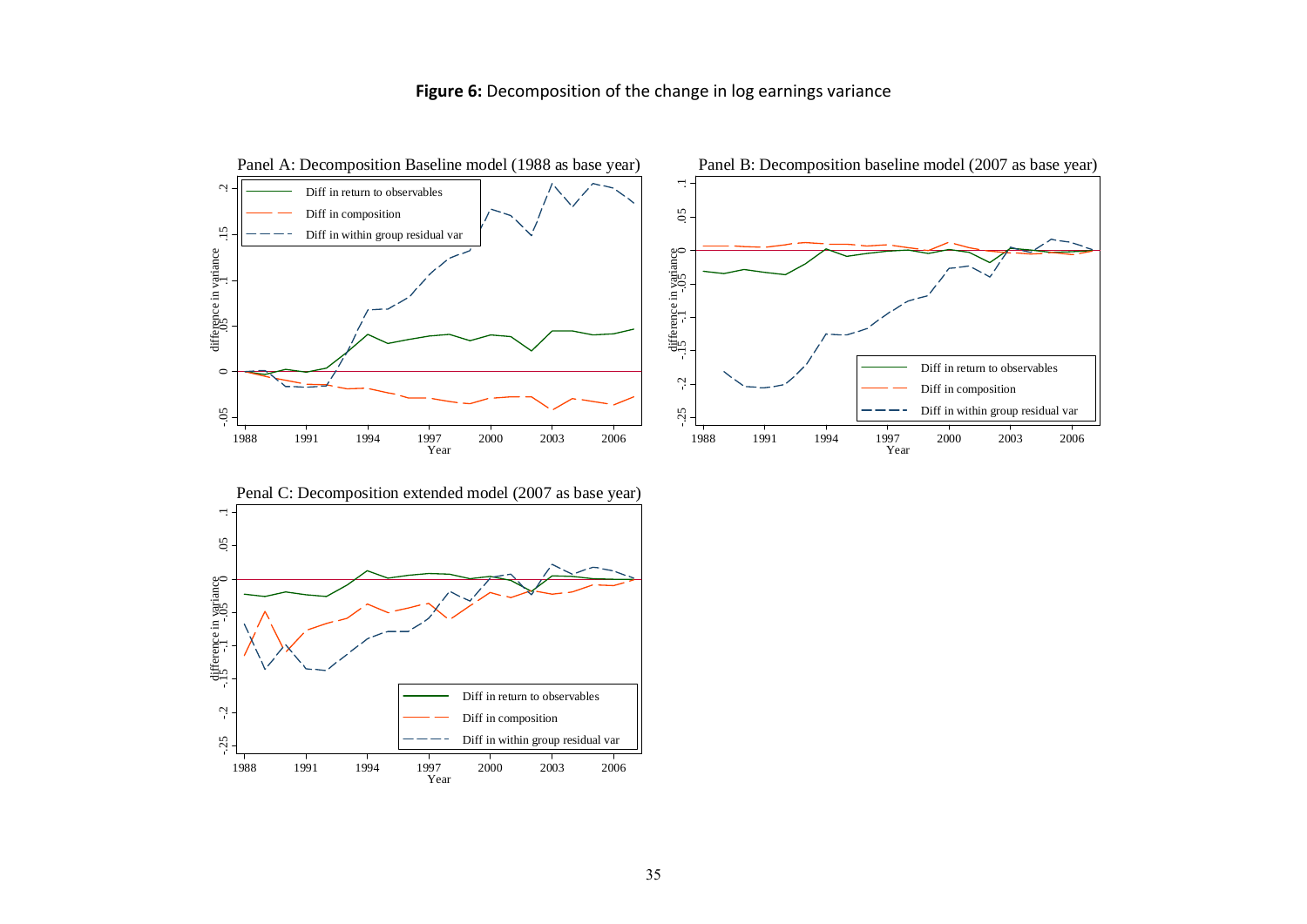**Figure 7:** Illustration of the impact of college expansion on change in the distribution of unobserved skills

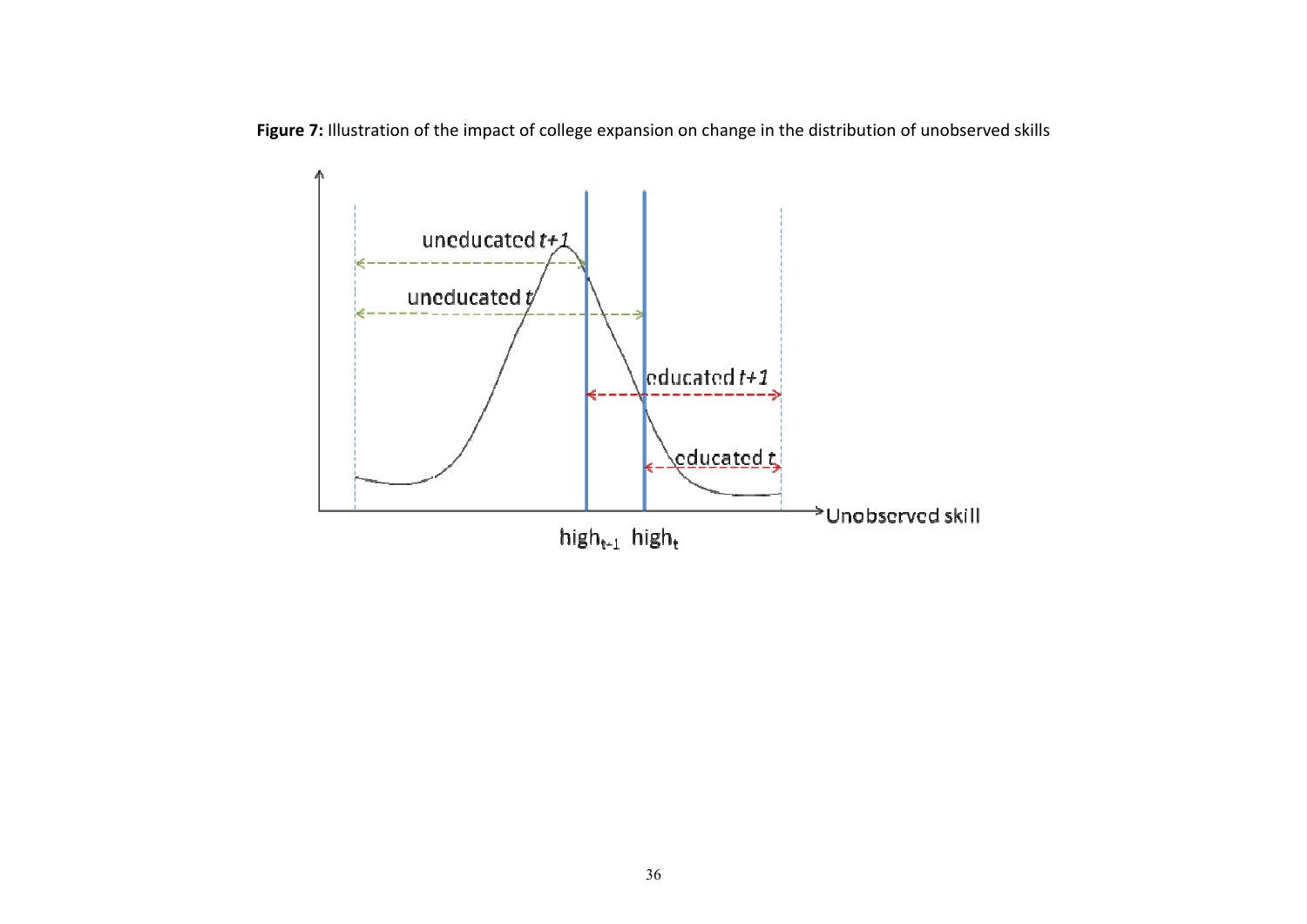# **Figure 8:** Within group residual variance change

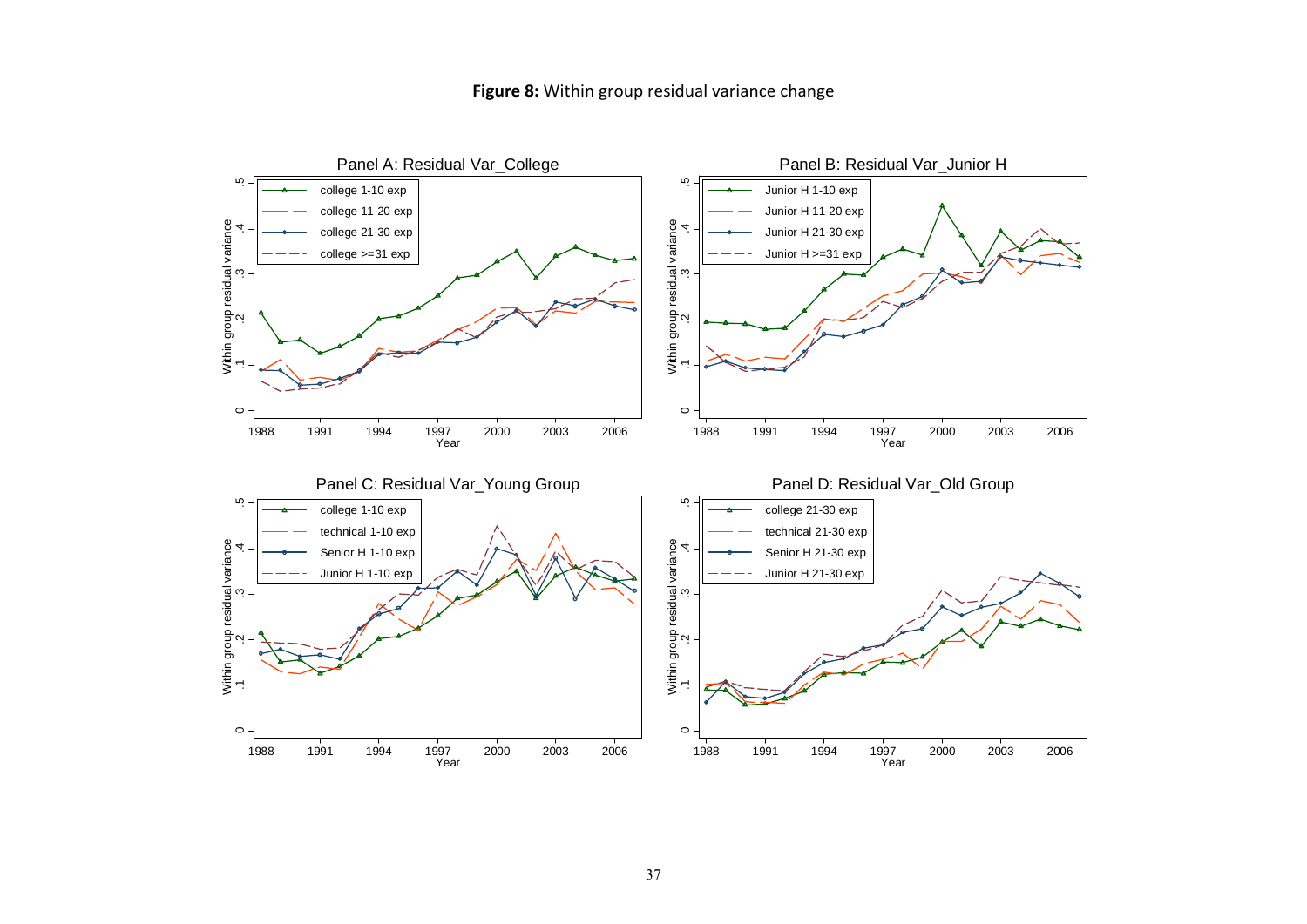

# **Figure 9:** Reproduction of Panels C and D of Figure 8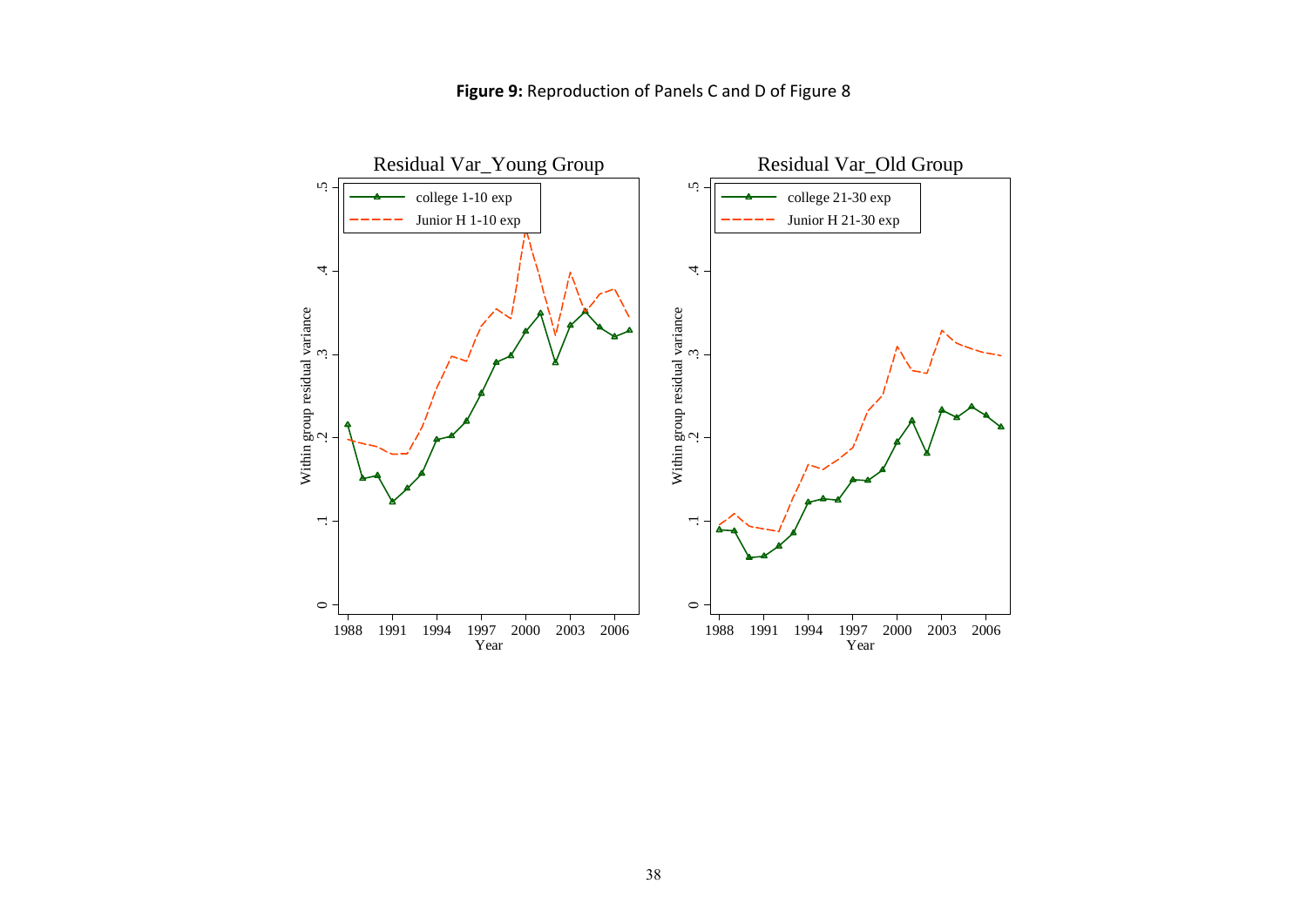**Figure 10:** Share of urban workforce in the manufacturing sector



Note: Yearbook data are from China Statistical Yearbooks 2000, 2004 and 2008 (NBS, various years).